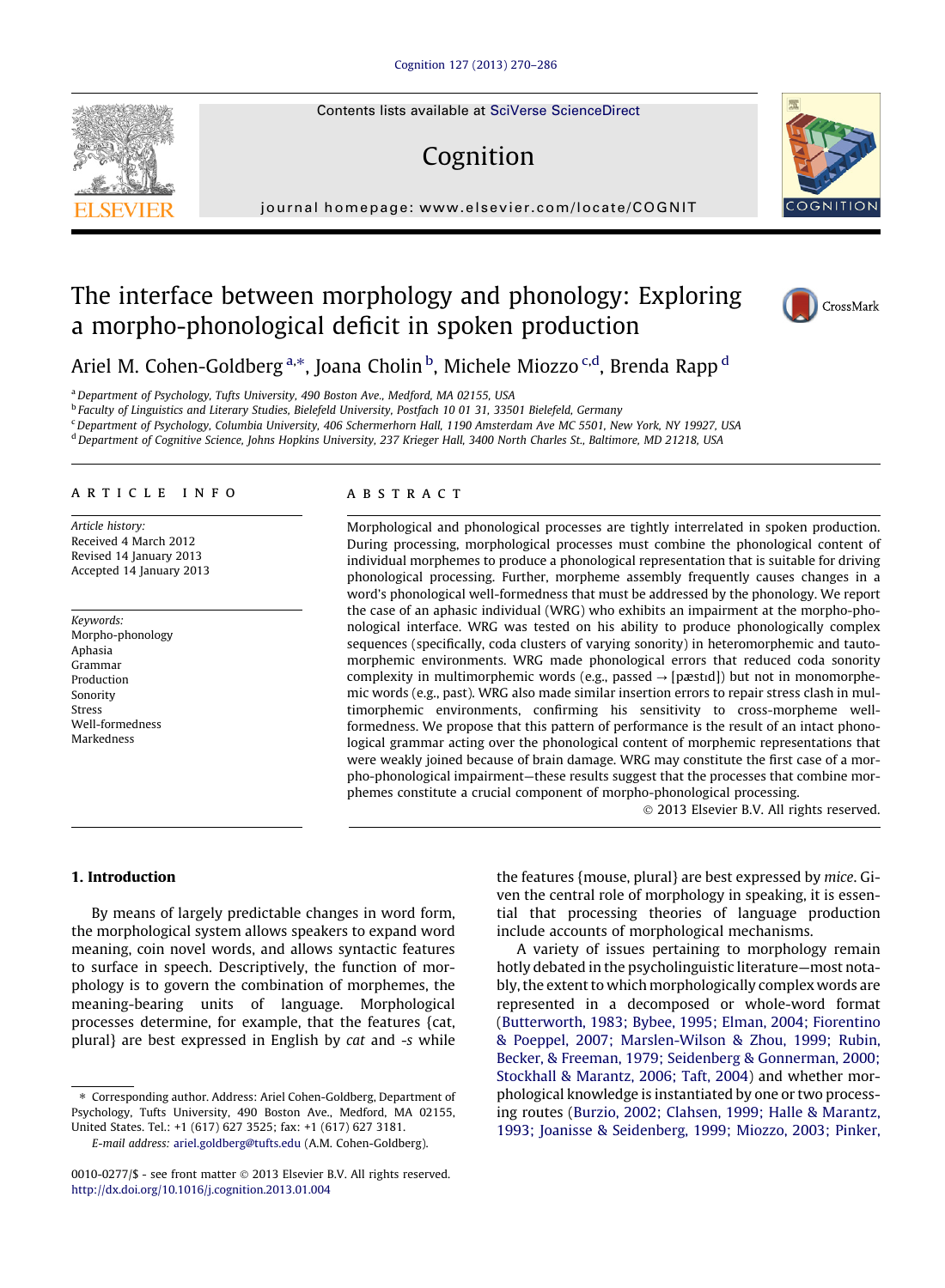[1999; Rumelhart & McClelland, 1986; Ullman, 2001\)](#page-15-0). Despite these debates, theories of spoken production generally share a compositional view, which proposes that morphemes are distinctly represented and that morphologically complex words are assembled from individual morphemes ([Dell, 1986; Levelt, Roelofs, & Meyer, 1999](#page-15-0)). Although these accounts do not rule out the possibility that some morphologically complex words are represented in an undecomposed fashion as whole words, the basic claim is that morphological composition remains a key process in production. The evidence for compositionality in spoken production comes from a variety of sources including speech errors ([Garrett, 1975; Garrett, 1980;](#page-15-0) Stemberger, 1982), reaction time tasks [\(Bien, Levelt, & Baayen, 2005; Janssen,](#page-15-0) [Roelofs, & Levelt, 2002; Janssen, Roelofs, & Levelt, 2004; Roe](#page-15-0)[lofs, 1996; Roelofs & Baayen, 2002](#page-15-0)) and acquired language impairments [\(Badecker, 2001; Cholin, Rapp, & Miozzo,](#page-14-0) [2010; Miceli, Capasso, & Caramazza, 2004\)](#page-14-0). In the present work, we specifically investigate the implications of compositional morphological processing for the encoding of the phonology of multimorphemic words. That is, we examine word production at the morphology–phonology interface.

# 1.1. Morpheme integration and phonological processing

In spoken production, there is an intimate link between morphological and phonological processing. First and foremost, the output of morphological operations serves as the input to phonological processes. When morphological processes combine lexical representations (morphemes) to form a multimorphemic word, the constituent sounds must also be combined in such a way that the resulting phonological representation is suitable for driving spoken production. For example, once the morphemes cat and -s have been selected, the phoneme sequences /kæt/ and /s/ must be combined into /kæts/ in order to allow subsequent phonological processing to take place. This assembly process, though currently underspecified in theories of spoken production, likely involves—at the very least—updating segmental position information to reflect the newly constructed multimorphemic environment (e.g., the /k/ in cloth is no longer in word-initial position when it appears as part of the compound tablecloth). Whatever specific operations this process may entail, the integration of the phonological content of a word's morphemes is crucial to the ability of downstream processes to operate over the word.

The second reason that morphological and phonological processing are intimately related in production is because the combination of morphemes frequently results in the creation of new phonological environments that vary in how well they conform to universal and language-specific phonological constraints. In many cases, the phonological environment created by combining morphemes must be overtly modified by the phonology in order to satisfy a language's phonological constraints. For example, affixation in English frequently requires the phonological content of morphemes to be resyllabified in order to create optimal syllables (find + ing =  $[fan.dm]$ ). Far more dramatic modifications also abound—for example, in languages containing vowel harmony rules, root and affix vowels are modified so

that they agree in particular features. In Turkish, suffix vowels must agree with root vowels in backness and rounding. Thus, the phonetic form of the genitive suffix depends on the features of the root vowel: [es-in] 'spouse-GEN' but [tur-un] 'tour-GEN'. In languages with consonant dissimilation rules, the merger of morphemes may cause root and affix consonants to be modified so as to not share features (e.g., Tashlhyit Berber dissimilation causes prefixes to delabialize before roots containing a labial consonant:  $/m$ -fara $/ \rightarrow$  [n-fara] 'REFLEXIVE-disentangle'; [Alderete, 2003](#page-14-0)).

In other cases, morpheme combination does not trigger overt changes to a word's phonological form (e.g., unique + -ness = uniqueness), but instead involves changes to the word's phonological well-formedness. For example, uniqueness contains a metrical configuration known as 'stress clash', where stress appears on adjacent syllables: [ju.ník.nès]. Stress clash, though it requires no modification when it involves the suffix -ness, is generally dispreferred (marked) in English, as demonstrated by its rarity in monomorphemic words ([Hammond, 1999](#page-15-0)). The merger of unique and -ness thus results in a word with a relatively low degree of phonotactic well-formedness. Another example of a change in phonological well-formedness can be seen in the case of the English past tense. When combined with consonant-final roots, the past tense suffix -ed creates consonant clusters of varying sonority profiles, either obstruent–obstruent coda clusters (e.g., walked [wakt]) or sonorant–obstruent clusters (e.g., spanned [spænd]). Both sonority profiles are tolerated in English and appear in monomorphemic words (e.g., act, band), however while sonorant–obstruent codas are common both in English monomorphemic words and across languages, obstruent–obstruent codas are relatively infrequent in English monomorphemic words and are crosslinguistically marked, suggesting that the latter profile is relatively less well-formed than the former [\(Clements,](#page-15-0) [1990; Hammond, 1999\)](#page-15-0).

It is likely that these changes in well-formedness have a substantial influence on phonological processing. Evidence from normal and brain-damaged individuals indicates that phonological processes are sensitive to phonological wellformedness (often referred to as phonological complexity) (e.g., [Buchwald, 2009; Goldrick & Rapp, 2007; Janssen &](#page-15-0) [Domahs, 2008; Laganaro, 2005; Romani & Calabrese,](#page-15-0) [1998; Romani & Galluzzi, 2005; Stenneken, Bastiaanse, Hu](#page-15-0)[ber, & Jacobs, 2005; Vitevitch, Armbrüster, & Chu 2004](#page-15-0)), suggesting that words that are less well-formed as a result of morpheme combination may strain phonological processes more than words that are relatively more wellformed. Thus, conditions where morphemes are combined create environments that are taxing for the phonology and may provide an opportunity to investigate the morphology–phonology interface.

# 1.2. Morpho-phonological deficits

The two aspects of the relationship between morphology and phonology outlined above – the fact that morphological processes stitch together representations that phonological processes must act over and the fact the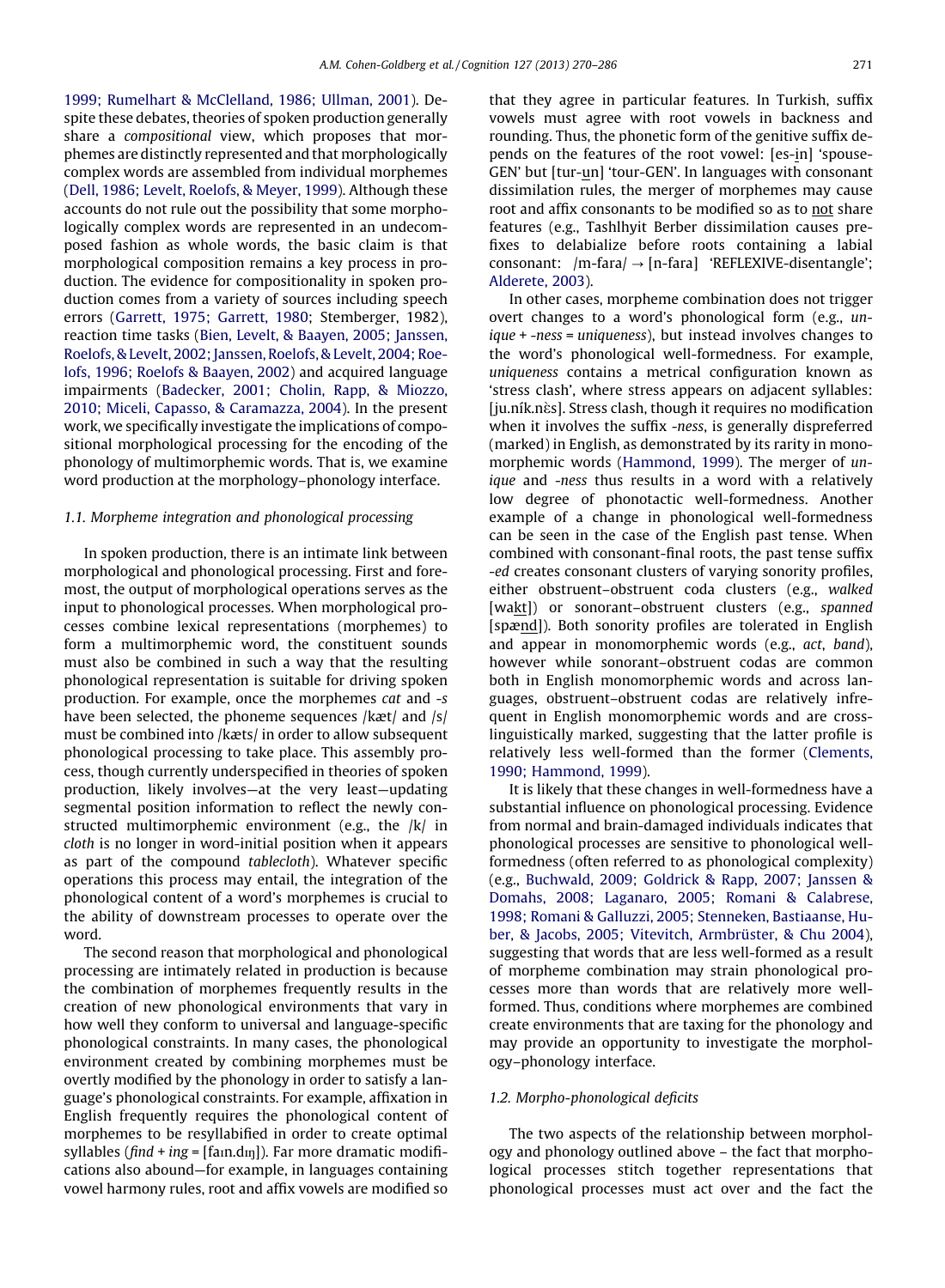<span id="page-2-0"></span>combined morphemes frequently create changes in phonological well-formedness that phonological processes are sensitive to – raises the possibility of impairments that are specific to the interface of morphology and phonology. In the following sections, we describe the properties that are likely to characterize morpho-phonological deficits and discuss how they differ from deficits reported in previous investigations. In this paper we will describe the case of an individual who, we will argue, has a clear morphophonological deficit (although this is not the only deficit that he suffers from).

# 1.2.1. Locus of impairment

Theories of spoken production generally distinguish between earlier 'lexical' and later 'post-lexical' stages of phonological processing (see Fig. 1). Briefly, the early 'lexical phonological processes' are morpheme-based and involve the retrieval of the phonological representations of morphemes and their assembly. These phonological representations then serve as input to a series of post-lexical processes. Collectively, post-lexical processes are responsible for preparing a word's phonological form for production. Theories of spoken production typically hold that postlexical processing involves at least two types of processing:

phonological retrieval/encoding, where processing occurs primarily over segmental representations, and phonetic encoding, where processing occurs primarily over articulatory gestures ([Buchwald & Miozzo, 2012; Cholin & Levelt,](#page-15-0) [2009; Goldrick & Rapp, 2007; Laganaro & Alario, 2006; Le](#page-15-0)[velt et al., 1999; Romani, Galluzzi, Bureca, & Olson, 2011](#page-15-0)). The post-lexical stage is also thought to encompass processes based in the phonological grammar, which make any adjustments that are allowed by the language in order to maximize phonological well-formedness. Subsequently, there are further processes that specify a variety of parameters that make it possible to implement a motor representation and, ultimately, its articulation. Within this framework, we assume that morpho-phonological deficits arise in the transition between the morpheme-based lexical stages and the segment-based post-lexical stages of phonological processing.

# 1.2.2. Types of errors

As described earlier, morpho-phonological processing involves computing those aspects of a word's phonological form that relate to its morphological structure. As such, errors resulting from a morpho-phonological impairment should: (a) primarily involve sounds as opposed to whole



Fig. 1. The cognitive architecture of the spoken production system, adapted from [Goldrick and Rapp \(2007\)](#page-15-0).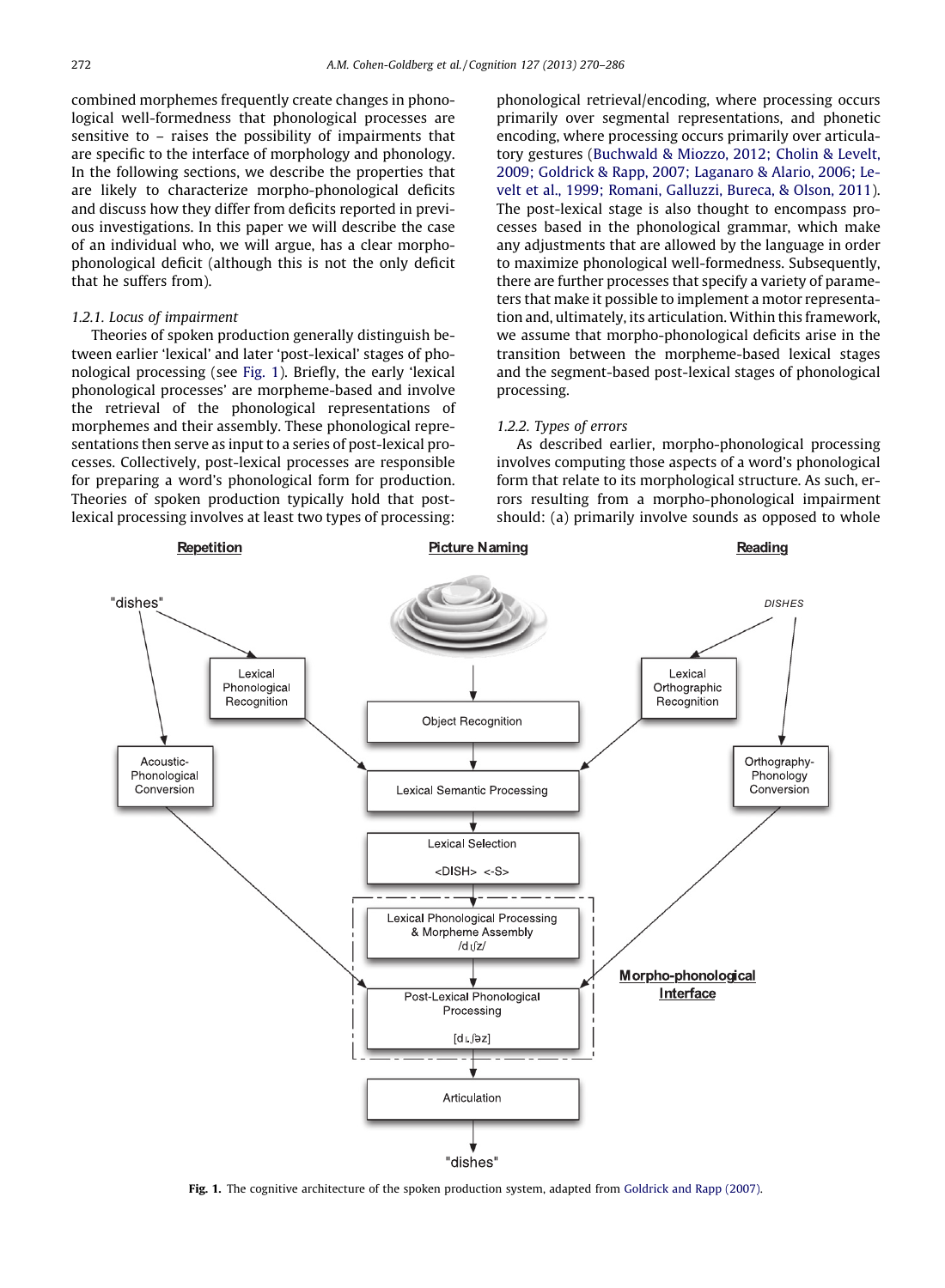morphemes, (b) be influenced by the complexity/markedness of the phonological environment that results from combining the morphemes (e.g., consonant clusters or metrical patterns created through affixation or compounding, etc.), and (c) at least under certain conditions, errors should reduce complexity/markedness of the response relative to that of the target structure.

More specifically, we expect that errors should primarily affect multimorphemic words and should occur most frequently in the environment at or near the juncture between morphemes. Monomorphemic words, which neither contain morphological structure nor require morphological assembly should be spared (at least in the pure form of this deficit). Additional predictions concern the word production tasks in which errors affecting multimorphemic word should appear. We expect errors in tasks that require the combination of lexically retrieved morphemes, but not in tasks in which morpheme combination can be by-passed (e.g., in tasks which can be performed entirely sub- or non-lexically). As we discuss in detail later, naming and repetition are, respectively, examples of tasks exhibiting these contrasting characteristics.

#### 1.2.3. Contrast with other impairments

Our proposed characterization of morpho-phonological deficits contrasts with previous descriptions of acquired speech deficits involving phonological and/or morphological errors. For example, a number of investigations have described errors involving segments (dog  $\rightarrow$  [dæg]) or difficulties with prosodic features (e.g., stress; cigár  $\rightarrow$  cígar), and many of these reports have also demonstrated that phonological complexity affected the occurrence of segmental errors ([Buchwald, 2009; Buchwald & Miozzo,](#page-15-0) [2011; Cappa, Nespor, Ielasi, & Miozzo, 1997; Goldrick &](#page-15-0) [Rapp, 2007; Romani & Galluzzi, 2005\)](#page-15-0). On this basis, these types of errors have typically been interpreted as arising from deficits affecting phonological and/or phonetic mechanisms. Critically, these errors occurred in monomorphemic and multimorphemic words alike, making them unlike errors that are predicted to result from morphophonological deficits. Other investigations have documented errors involving entire morphemes, their deletion  $(cooks \rightarrow cook)$  or substitution  $(cooks \rightarrow cooking)$ ([Badecker & Caramazza, 1991; Miceli et al., 2004; Miozzo,](#page-14-0) [Fisher-Baum & Postman, 2010\)](#page-14-0). Although these morpheme-based errors have typically co-occurred with phonological/phonetic errors, in none of these cases have the phonological/segmental errors been reported as occurring primarily at morpheme boundaries. On that basis, these deficits are not consistent with our characterization of morpho-phonological impairment.

## 1.2.4. Impairment profiles

We now consider the question: what set of cognitive processes, when damaged, would give rise to the pattern of performance characterizing a morpho-phonological deficit? Two possibilities seem likely: a deficit arising from damage to lexical processes and a deficit arising from damage to post-lexical processes. We now consider these proposals in turn.

As discussed above, once a morphologically complex word's morphemes have been selected, lexical processes must combine their component phonemes to form a unified phonological representation. Damage to lexical processes could impair this assembly operation, resulting in phonological representations that are weakly/improperly joined at morpheme boundaries. In this situation, the ability of intact post-lexical processes to compute the phonological form of the word may be reduced, leading to phonological errors.

A morpho-phonological impairment could also arise as a result of damage to post-lexical processes. Generative theories of phonology have long proposed that the grammar contains components (e.g., rules/constraints) that specifically relate to morphological structure (e.g., 'Derived Environment Effects'; [Chomsky & Halle, 1968; Kiparsky 1982;](#page-15-0) [Prince & Smolensky, 1993\)](#page-15-0). Damage to these components of the grammar would be expected to result in phonological errors that relate primarily or specifically to the phonological processing of multimorphemic environments.

To summarize, a morpho-phonological impairment could arise as a result of two complementary patterns of impairment: (1) impaired lexical processing with intact post-lexical processing and (2) intact lexical processing with impaired post-lexical processing. In the former case, impaired lexical processes are assumed to produce improperly/weakly combined phonological representations that reduce the accuracy of intact and otherwise well-functioning post-lexical processes. In the latter case, intact lexical processes produce properly combined phonological representations but damaged post-lexical processes (specifically, those involved in computing the phonological form of multimorphemic words) produce errors. Both damage profiles (in their pure form) are expected to result in errors primarily or exclusively in multimorphemic words and both are likely to result in surface forms that are more well-formed than their targets.

## 2. Present investigation

We report on the case of a brain-damaged individual, WRG, who presented with severe difficulties in spoken production. We first show that the neural damage has disrupted (morpheme-based) lexical processing while leaving post-lexical phonological processing relatively intact. We go on to show that WRG produces phonological errors in multimorphemic words that are sensitive to the phonological complexity that is produced by combining morphemes. We also show that his errors reduce the phonological complexity of the word and are restricted to the region of the morpheme boundaries. Finally, we show that this sensitivity to phonological complexity is not observed in mono-morphemic environments. Based on these findings, we argue that WRG exhibits a deficit that displays the characteristic features of a morpho-phonological deficit as proposed above: difficulty producing phonologically marked forms when they occur in morphologically complex contexts. In terms of the specific functional locus of the impairment, we argue that WRG's deficit is most consistent with an impairment affecting his ability to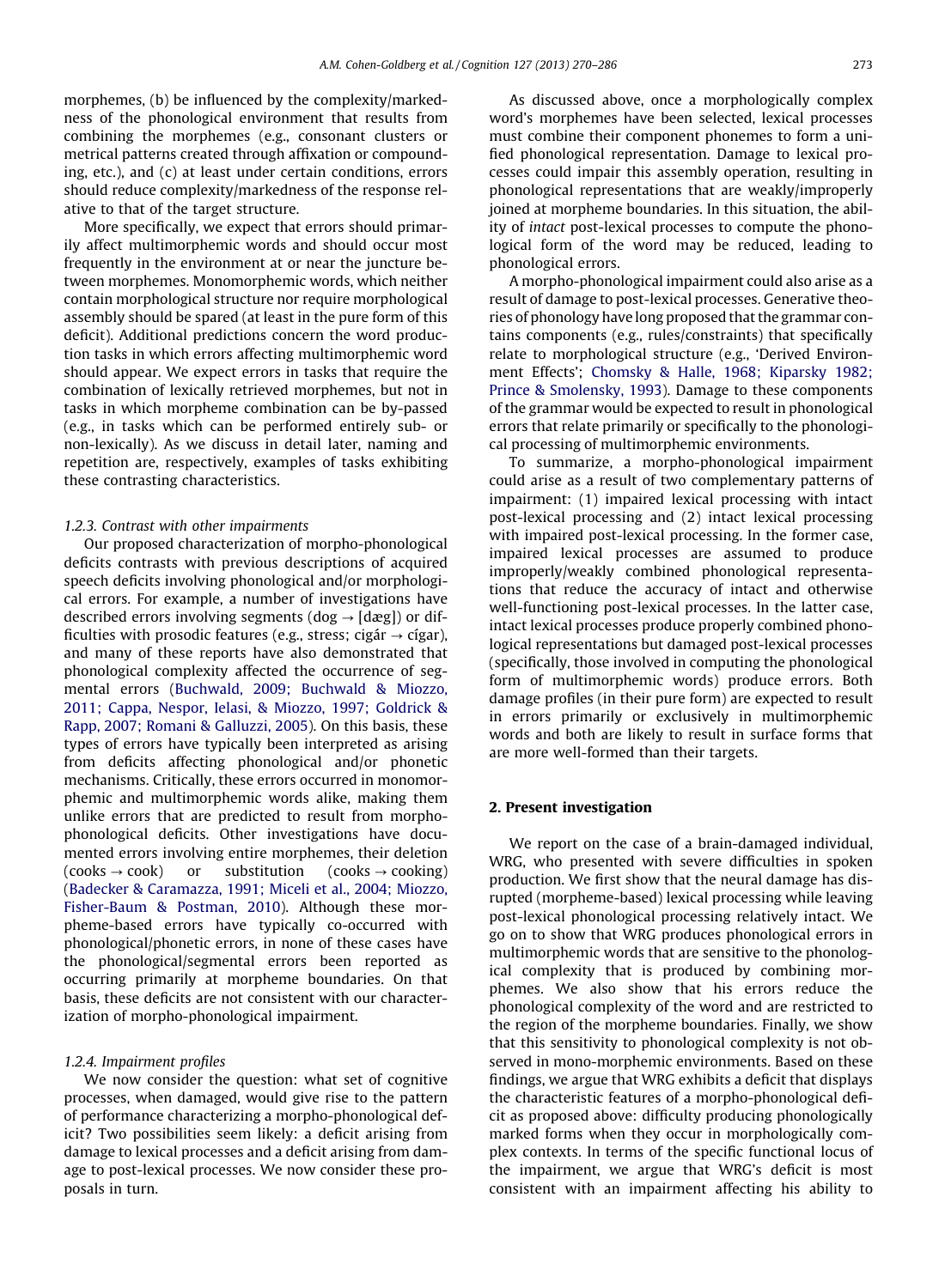assemble the phonological content of morphemes and that his errors arise from an intact phonological grammar acting over weakly-joined representations. WRG thus represents the first documented neuropsychological case of a clear morpho-phonological deficit and analysis of his performance allows us to shed light on the processes operating at the morphology–phonology interface.

# 2.1. Case report: WRG

WRG's case has been previously described in [Cholin](#page-15-0) [et al. \(2010\) and Miozzo, Costa, Hernández, and Rapp](#page-15-0) [\(2010\)](#page-15-0). WRG was born in Germany and grew up speaking German as his native language. At the age of 8, he moved to China and attended an English-speaking international school until the age of 18, when he moved the United States. He subsequently completed college, earned a law degree, and worked as an accountant until his retirement. English became WRG's dominant language, and he used it proficiently both at work and at home.

WRG suffered a stroke in 2004 that affected the area of the distribution of the left middle and posterior cerebral arteries. The present investigation began 2 years after the stroke, when WRG was 76 years old, and continued for about a year (during which time his cognitive profile remained stable).

The stroke severely affected WRG's spontaneous speech, limiting him mostly to short utterances that were produced with much effort. By contrast, WRG's single word comprehension remained essentially intact, as evidenced by a standard score of 98 (45th percentile) in the auditory version of the PPVT (Form L; [Dunn & Dunn, 1981](#page-15-0)). This task requires matching a spoken word to a target picture presented along with semantically related picture foils. WRG's ability to discriminate among semantically related pictures reveals preserved visual processing and generally intact lexical semantic knowledge.

The data presented below provide background information to characterize WRG's deficits in word production and reading and to help identify tasks suitable for examining his word production in greater detail.

# 2.1.1. Determining the locus of WRG's spoken production impairment

As can be seen in [Fig. 1,](#page-2-0) picture naming and repetition tasks are both assumed to require post-lexical phonological processing, while only picture naming additionally requires lexical phonological processing (it is believed that repetition may be accomplished via lexical and non-lexical processing; [Hanley, Kay, & Edwards, 2002; Nozari, Kittr](#page-15-0)[edge, Dell, & Schwartz, 2010](#page-15-0)). On this basis, it has been proposed that performance in naming and repetition can be used to identify the locus of damage in the spoken production system [\(Goldrick & Rapp, 2007](#page-15-0)). For example, spared repetition in the face of impaired picture naming indicates impaired lexical phonological processing and relatively intact post-lexical processing. In contrast, similar errors in repetition and naming indicate impaired post-lexical processing. On this basis, WRG's performance in naming and repetition was evaluated in order to identify the primary locus of his spoken production impairment.

WRG's performance in picture naming gives an indication of the limitations of his spontaneous speech. He correctly named only 12% of the 115 pictures from the Berndt et al. set ([Berndt, Mitchum, Haendiges, & Sandson, 1997](#page-14-0)) that depicts nouns and verbs matched for frequency. Only the first complete response was scored in all tasks reported in the present investigation. His naming was equally poor with nouns and verbs (13% vs. 10%;  $\chi^2(1, N = 115) = .17$ ,  $p > .05$ ). There was a non-significant trend for the correctly named items to be shorter than the incorrectly named items (3.3 phonemes vs. 4.1,  $t(113) = 1.7$ ,  $p = .08$ ). The nature of WRG's naming errors further illustrates the severity of his naming impairment: non-words bearing no resemblance to their targets (e.g., ear  $\rightarrow$  [gækəs], door  $\rightarrow$  [nagidə], iron  $\rightarrow$  [wuz], fence  $\rightarrow$  [st $\circ$ k], window  $\rightarrow$  [gald], moon  $\rightarrow$ [wuz], fence  $\rightarrow$  [stok], window  $\rightarrow$  [gald], moon  $\rightarrow$ [bogalmas]) were the most common errors (47%), followed by unrelated words (16%). Of the remaining errors, 12% were perseverations, 11% were phonologically related words/ non-words ( $\geq 50\%$  of phonemes shared with the target), 6% were semantically related words, and 9% were 'other' responses (e.g., no response, non-naming responses like ''moo'' instead of cow).

In contrast to his poor naming accuracy, WRG performed extremely well in repetition, correctly repeating 89% of 113 monomorphemic words presented in this task. Since his repetition errors consisted of 1- or 2-segment phonemic distortions (e.g., ambush  $\rightarrow$  [æmbus], bide  $\rightarrow$  [baind], fact  $\rightarrow$  [fæt], bandage  $\rightarrow$  [brandidg], burden  $\rightarrow$  [b3·d]), phoneme accuracy provides a more precise measure of his repetition abilities; WRG correctly produced 97% of all phonemes in repetition. WRG's repetition accuracy was not affected by word length (monosyllabic  $(N = 57)$ : 89%; disyllabic ( $N = 56$ ): 89%) or frequency (low frequency: 91%, high frequency: 88%;  $\chi^2(1, N = 113) = .26$ , n.s.). Furthermore, the dissociation between WRG's extremely low accuracy in picture naming and good performance in repetition cannot be explained by the characteristics of the words tested in each task. In comparison with the words administered for repetition, the words of the picture naming task were shorter (mean phonemes: 4.0 vs. 4.6;  $t(226) = 3.21$ ;  $p < .01$ ), more frequent (log lemma freq: 1.6 vs. 1.3  $t(226) = 2.56$ ;  $p < .05$ ) and came from larger phonological neighborhoods (13.2 vs. 9.8;  $t(226)$  = 2.3;  $p < .05$ ), features that should have conferred a processing advantage to picture naming (e.g., [Goodglass, Kap](#page-15-0)[lan, Weintraub, & Ackerman,](#page-15-0) 1976; Rochford & Williams, [1965; Vitevitch et al., 2004\)](#page-15-0). (Frequency norms were obtained from [Baayen, Piepenbrock, & Gulikers, 1995,](#page-14-0) and neighborhood norms were from [Sommers \(2002\).](#page-16-0))

In the context of the functional architecture depicted in [Fig. 1,](#page-2-0) WRG's good performance in word comprehension indicates that his word production difficulties arose subsequent to the level of lexical semantic processing. Further, generally good performance in repetition effectively rules out post-lexical and/or motor planning deficits as the principal source(s) of his word production difficulties. Together, the results from comprehension, repetition, and picture naming point to a deficit arising between lexical semantic processing and post-lexical phonological processing—namely, in lexical retrieval (L-level selection) and/or lexical phonological processing. This conclusion is further supported by the results of the elicitation tasks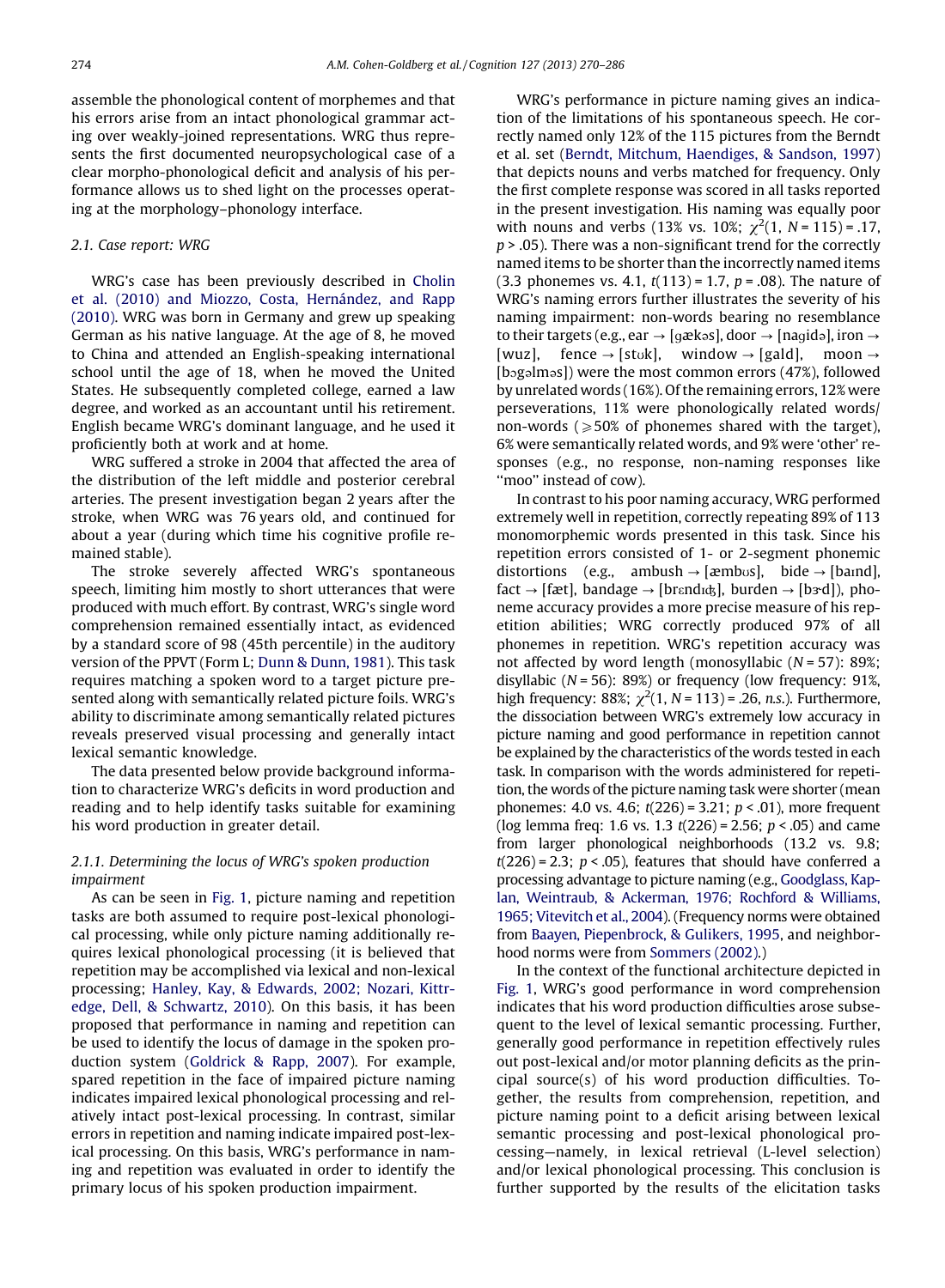used in Experiments 1 and 3 (described in more detail below). Briefly, in these experiments WRG was presented with short incomplete sentences that he completed producing suffixed words. For example, in Experiment 1, in which verbs were tested, WRG completed the sentence by saying the past tense of the verb (e.g., ''Today I walk. Yesterday I [walked]''). In Experiments 1 and 3, WRG was presented with regular/productive and irregular/non-productive forms. The tested forms were regularly inflected verbs (walked, painted) and irregularly inflected verbs (sat, broken) in Experiment 1, and derived nouns carrying a productive suffix (-ness; blindness) or a non-productive suffix (-ity; *opacity*) in Experiment 3. The results indicate that WRG was significantly more impaired with irregular/ non-productive forms compared to regular/productive forms (verb accuracy: 56% vs. 23%;  $\chi^2(1, N = 794) = 87.9$ ,  $p < .0001$ ; nouns: 51% vs. 29%;  $\chi^2(1, N = 431) = 19.7$ ,  $p < .0001$ ). Since irregular and non-productive forms are unpredictable and thus most likely stored lexically, the production of these forms in the elicitation task depends on the availability of lexical information. Lexical information, however, is not as crucial with regular and productive forms, which can be produced by appending the productive suffix (-ed; -ness) to the phonological forms of the stems provided in the elicitation task. This difference in lexical retrieval demands explains why irregular and non-productive forms are both particularly susceptible to deficits affecting lexical retrieval.

# 2.1.2. Word reading

Reading aloud was also tested in detail, to determine if the lexical route of reading was at least partially available, in which case reading could be used as a task to investigate lexically-based morpheme processing. As depicted in [Fig. 1](#page-2-0), following the initial recognition of the written letter strings, the lexical reading route utilizes the same processes as spontaneous speech to compute the meaning and sounds of words. An alternative pathway – orthography-to-phonology conversion – translates written sequences into their corresponding phoneme sequences, by-passing the lexicon. This non-lexical route is essential for non-word reading, while the lexical route is necessary for reading words with irregular (unpredictable) spellings. Superior performance with words with regular vs. irregular spellings is typically a hallmark that the non-lexical route is playing amajor role in word reading; conversely, comparable performance on words with regular and irregular spellings indicates that the lexical route is playing amajor role. Accordingly, words varying in regularity and non-words were used to assess the integrity of WRG's lexical and non-lexical routes, respectively.

WRG's oral reading was impaired (42/60, 70% correct) but his performance did not differ for regularly (20/30) and irregularly spelled words (22/30; PALPA, subtest 35; [Kay, Lesser, &](#page-15-0) [Coltheart, 1992](#page-15-0)). WRG's word reading was affected by word frequency, as demonstrated by a significant correlation between accuracy and frequency  $(r = .21; p = .01;$  analysis based on 100 words).WRG's word reading errors consisted mostly of word and non-word responses that were phonologically/ orthographically related to the target word (e.g., stench  $\rightarrow$ stern, barge  $\rightarrow$  [marck]). WRG's ability to read non-words was also impaired (14/24, 54% correct; PALPA, 36; [Kay et al.,](#page-15-0)

[1992](#page-15-0)) and his errors included lexicalizations, the types of incorrect responses expected when the non-lexical route is unavailable and the lexical route is used instead. Together, the impaired non-word reading, the lexicalization errors with non-words, the lack of regularity effect with words, and the frequency effect indicate that WRG utilized the (albeit impaired) lexical route in reading.

# 3. Experiment 1: coda sonority in heteromorphemic environments

As discussed above, the hallmark feature of a morphophonological deficit would be difficulty in the production of multimorphemic words that varies as a function of the phonological complexity created by morpheme combination. To evaluate this possibility, in Experiment 1, we examined WRG's ability to produce inflected words in which the joining of stem and inflectional suffix resulted in sonority profiles of different degrees of markedness. A second objective of Experiment 1 was to provide further information regarding the locus of WRG's impairment. Damage to the processes that combine the phonological content of different morphemes is expected to occur 'early' in the stream of phonological processes supporting production ([Fig. 1](#page-2-0)). This prediction was tested in Experiment 1 investigating the effects of coda variation in tasks requiring lexical processing (elicitation and reading) and in a task that does not require lexical processing (repetition). Damage to 'early' lexical phonological processes would cause difficulties only in tasks that require this level of processing.

Although sonority has proven difficult to define in acoustic/articulatory terms, it can be roughly described as characterizing how 'vowel-like' a segment is ([Keating,](#page-15-0) [1983; Lindblom, 1983\)](#page-15-0). Glides are considered to be the most sonorous consonants, followed in order of decreasing sonority by liquids, nasals, fricatives and finally, stops. Two broad classes based on sonority are defined: obstruents, which are stops and fricatives, and sonorants, which are everything else. Sonority has long been held to be important in governing the shape of syllables across the world's languages (see [Clements, 1990](#page-15-0) and the references therein). Furthermore, certain syllabic sonority profiles are preferred and therefore tend to be frequently observed cross-linguistically as well as amongst the words of a specific language. In general, languages prefer for sonority to rise in onsets (e.g., /tr/) and fall in codas (e.g., /rt/). An example of the coda preference is provided by English where codas consisting of a sonorant followed by an obstruent (SO coda; e.g., felt, band, port) are more common than those containing two obstruents (OO codas; e.g., fist, apt, pact).<sup>1</sup> It is generally assumed that the phonological grammar encodes this hierarchy and, therefore, to the extent

 $1$  Counting by types, 34/48 (71%) of all possible SO codas are attested in English. It is less straightforward to calculate a similar figure for OO codas since they are subject to a number of phonotactic restrictions (these restrictions may themselves be an indication of the fact that OO codas are generally dispreferred). In the most liberal assessment (which assumes that apart from /sp/ and /sk/, OO codas can only consist of a voiceless stop or fricative followed by a voiceless coronal stop or fricative; [Hammond, 1999](#page-15-0)), only 9/20 (45%) of all phonotactically possible OO codas are attested in English.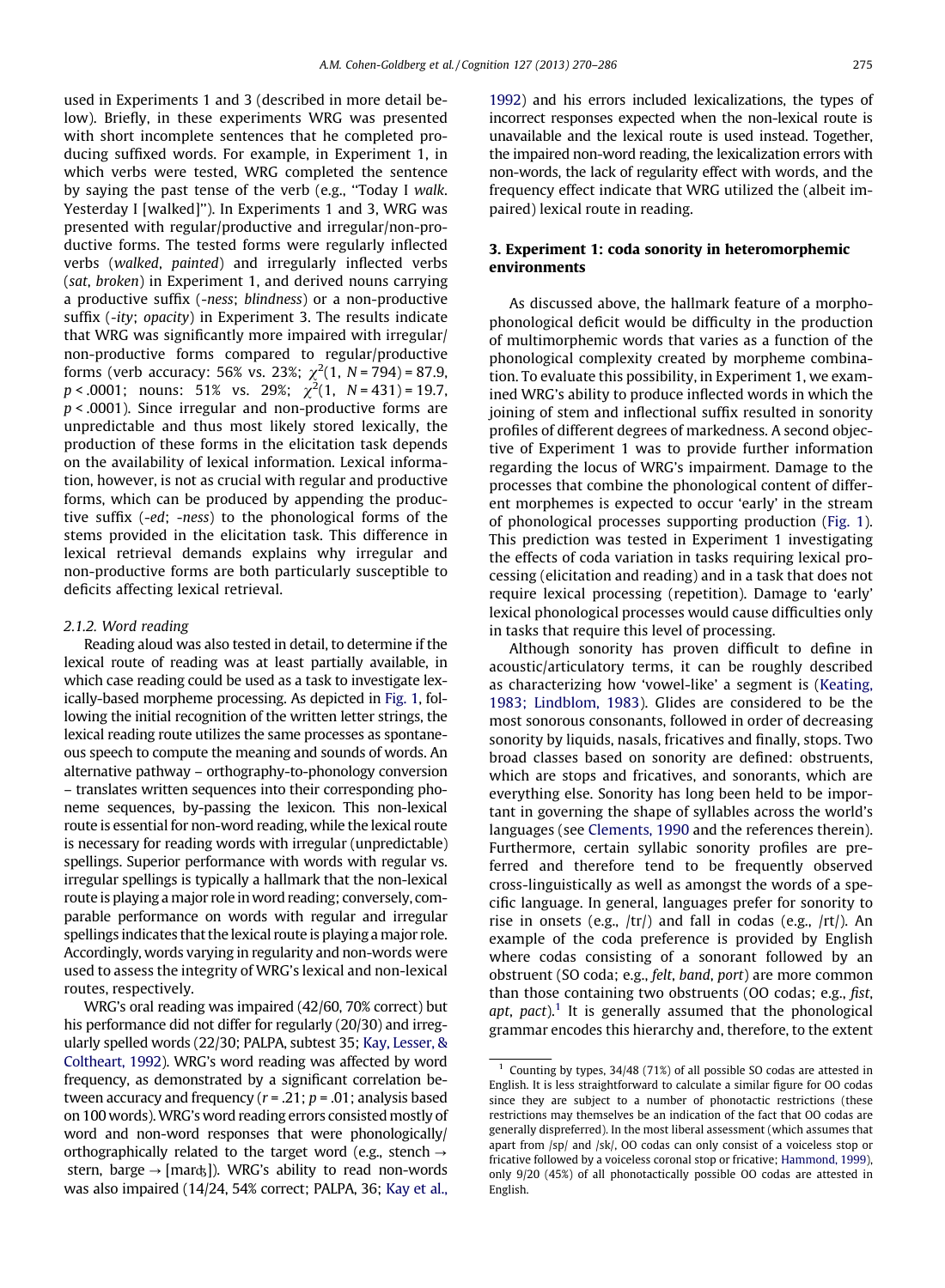to which the production system is sensitive to grammatical constraints and pressures, spoken productions will exhibit evidence of this hierarchy. Consistent with this, young children [\(McLeod, van Doorn, & Reed, 2001\)](#page-15-0) found SO codas easier to produce than OO codas. With WRG we examined the effects of sonority by testing stem + inflection combinations that resulted in either SO codas (killed) or OO codas (shrugged).

# 3.1. Methods

To investigate WRG's ability to produce inflected words varying in coda sonority, we tested regular past tense verbs and regular past participle verbs in three oral word production tasks: elicitation, reading, repetition. The inflected verbs were mono- and disyllabic and ended in an SO cluster (killed [kild]) or an OO cluster (shrugged [ $\lceil \text{rad} \rceil$ ). The numbers of SO and OO verbs were, respectively, 103 and 190 in elicitation, 37 and 45 in reading, and 31 and 41 in repetition. These regular past tense and past participle verb forms were tested along with two other types of past tense and past participle verbs: (a) irregularly inflected verbs (wove, written) and (b) regularly inflected verbs taking syllabic inflections (started). These other verbs comprised 34% of the verbs presented in elicitation, 75% in reading, and 73% in repetition, and were introduced to diversify the phonological material at the ends of words. Furthermore, because the regular/irregular distinction in the past and past participle tenses is lexically based, the presentation of regular and irregular forms would encourage lexical access (at least in elicitation).

Sentence frames were verbally presented by the experimenter to elicit the past tense ("Today I <verb>. Yesterday I \_\_\_\_\_\_".) and the past participle ("Today I <u><verb></u>. In the past I have \_\_\_\_\_\_''.). The stimulus verb was embedded in the sentence frame and WRG was instructed to orally complete the sentence with the appropriate form of the verb. To facilitate WRG's response, the sentence frames (only) were also presented in written form. To avoid tense confusions, the past tense and past participle were tested during different testing sessions in the elicitation task). Since this was not relevant for reading and repetition, in these tasks the stimuli for the two tenses were mixed in the same lists. In the reading task, single inflected verbs (without a sentence frame) were presented in lowercase one at a time for WRG to read aloud. In the repetition task, single inflected verbs were orally presented one at a time for WRG to repeat immediately. In the repetition task, the experimenter re-presented a stimulus upon WRG's request. All of WRG's responses were immediately transcribed by the experimenter and were later checked against an audio recording for accuracy.

# 3.2. Results

Unless specifically indicated, results refer to those obtained for trials involving regular past tense or past participle forms that do not require a syllabic -ed inflection. In terms of overall accuracy, WRG responded significantly more accurately to SO than OO verbs in elicitation (75% vs. 48%;  $\chi^2(1, N = 293) = 19.0, p < .0001$ ) but not in reading (59% vs. 40%;  $\chi^2(1, N = 82) = 3.1, p = .08$ ) or repetition (77%)

vs. 68%;  $\chi^2(1, N = 72) = .73$ ,  $p > .05$ ). It is important to note that overall accuracy does not necessarily demonstrate sensitivity to coda sonority, however, since it also reflects the ability to produce segments in positions other than the coda. For that reason, further analyses were conducted to specifically examine WRG's ability to produce the stems and codas of words varying in their sonority profiles.

In a first analysis we examined WRG's accuracy and error types on the codas created from morpheme combination. In all three tasks, WRG's errors were highly similar to the targets and, as a result, codas could be confidently identified and scored, even when the rest of the word contained errors (the only exception were 9 OO and 1 SO responses from the elicitation task that were too distant from the target and were consequently removed from the analysis). In terms of accuracy, the results mirrored those of the overall analysis: SO codas were correctly produced significantly more frequently than OO codas in elicitation  $(82\% \text{ vs. } 58\%; \chi^2(1, N = 283) = 16.35, p < .0001)$  but not in reading (76% vs. 55%;  $\chi^2(1, N = 82) = 3.6$ ,  $p = .06$ ), or repetition (81% vs. 83%;  $\chi^2(1, N = 71) = .01, p = .92$ ).

WRG's coda errors were then examined in detail. WRG made four kinds of errors involving codas: (1) no suffix (e.g., walloped  $\rightarrow$  wallop); (2) wrong suffix (e.g., walloped  $\rightarrow$  walloping); (3) stem-final deletion (responses in which the final consonant of the stem was deleted; e.g., walloped  $\rightarrow$  [walst]); and (4) coda insertions (i.e., responses in which phonological material was inserted into the coda, either between the stem and the suffix or after the suffix; e.g., walloped  $\rightarrow$  [wal $pId$ ], walloped  $\rightarrow$  [wal $pId$ ]). Across reading and elicitation, 44% of the coda insertions consisted of just a vowel and the remainder consisted of a vowel and a consonant. Examples of these errors are presented in[Table 1](#page-7-0). Coda insertion errors will be referred to as 'post-stem insertions' so that the same terminology can be used in Experiment 3. As shown in [Fig. 2](#page-7-0), post-stem insertions were more likely to occur with OO than SO codas, both in elicitation responses (27% vs. 5%;  $\chi^2(1, N = 283) = 20.76$ ,  $p < .001$ ) and reading responses (27% vs. 5%;  $\chi^2(1, N = 82) = 6.48$ )  $p = .01$ ). In sharp contrast to what was observed in these two tasks, no coda insertions were recorded in repetition. The other kinds of errors (no suffix, wrong suffix, stem-final deletion) were produced with comparable frequencies in OO and SO codas in all three tasks (Fisher Exact Test p-values for these error types ranged from .12 to 1).

An analysis of stem accuracy was conducted with twofold motivation. The first reason was to determine if WRG's ability to produce stems affected the phonological wellformedness of codas. The second reason related to the fact that the OO and SO words had not been matched on stem frequency, phoneme length, or neighborhood density, variables known to affect word production in conditions of language deficits. If WRG's word production were sensitive to these variables, we should observe their effects on stem production. Analysis of the results revealed that accuracy was similar for SO and OO stems in elicitation (90% vs. 86%;  $\chi^2(1, N = 288) = .9, p = .34$  and reading (84% vs. 78%;  $\chi^2(1, N = 82) = .47$ ,  $p = .49$ ). In repetition, WRG was significantly worse on stems from OO words than SO words (accuracy: 78% vs. 97%, Fisher Exact Test  $p = .04$ ). Although it is not immediately clear why this result was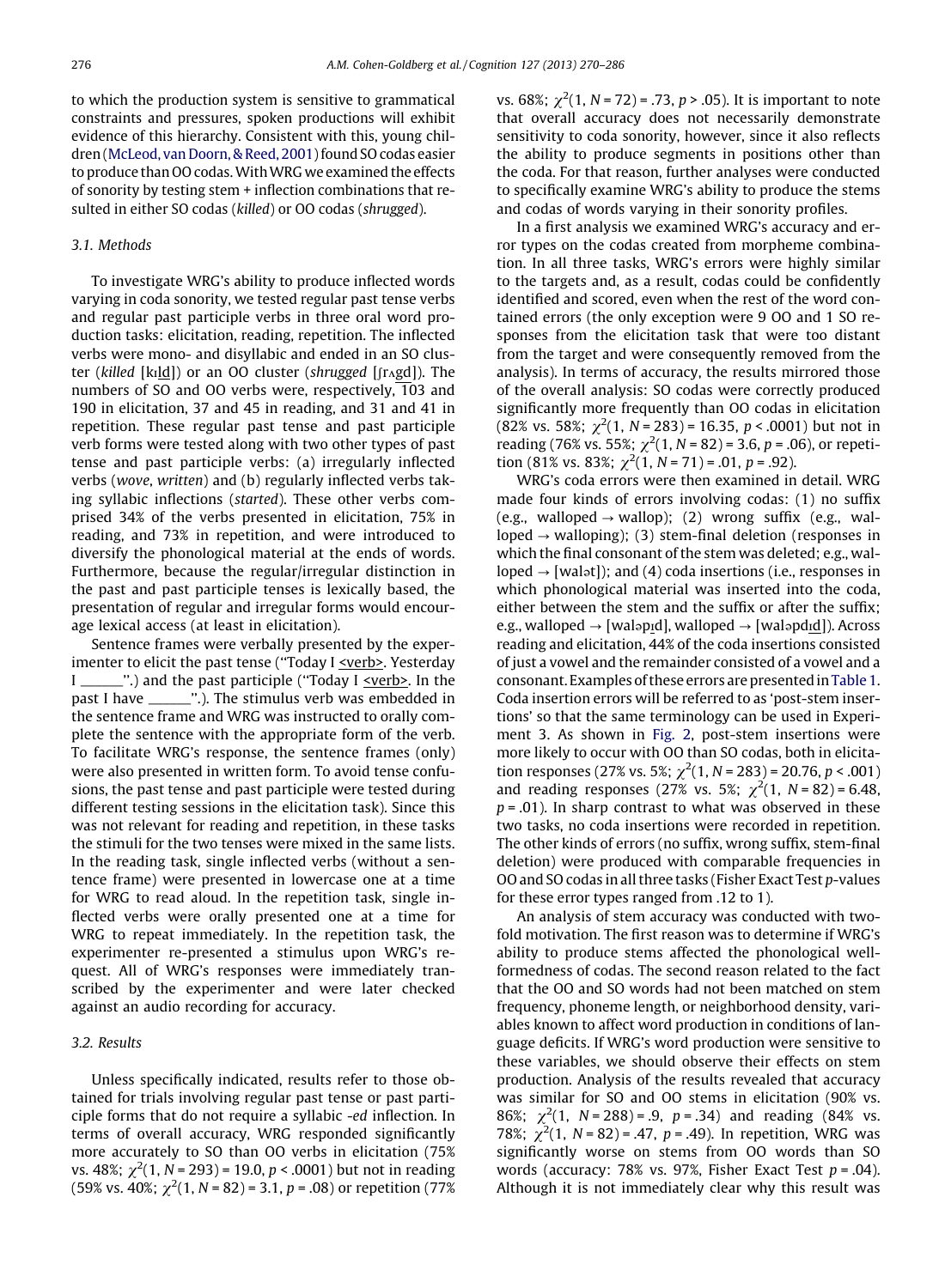<span id="page-7-0"></span>

Fig. 2. WRG's coda errors on regular verbs inflected for the past tense/participle. 'SO' indicates a verb ending in a sonorant-obstruent coda (e.g., banned); 'OO' indicates a verb ending in an obstruent–obstruent coda (e.g., packed).  $^{**}p = .01$ ;  $^{***}p < .001$ .

Table 1 Representative coda errors made in Experiment 1.

| Error Type                | Target                                                                | Response                                                                             |
|---------------------------|-----------------------------------------------------------------------|--------------------------------------------------------------------------------------|
| Post-stem insertion       | Passed<br>Cooked<br>Rolled<br>Stabbed<br>Slipped<br>Derived<br>Nagged | [pæstɪd]<br>[kʊkɪd]<br>[roldɪt]<br>[stæbɪt]<br>[slɪptɪd]<br>[dəraɪvdɪd]<br>[nægdɪt]  |
| Wrong suffix<br>No suffix | Washed<br>Marched<br>Tugged<br>Trespassed<br>Opened                   | [waſtɪt]<br>[martfız]<br>[t <sub>A</sub> g <sub>II</sub> ]<br>[traspæsiz]<br>[ovpin] |

obtained in repetition, the fact that 6/9 of his OO stem errors in the repetition task were single phoneme substitutions suggests that the errors may have resulted from a mild auditory impairment. This is consistent with the

relatively large number of no suffix errors observed in repetition but not in reading or elicitation – WRG may have had some difficulty perceiving individual sounds, leading to their deletion or substitution (see Fig. 2). Whatever the case, WRG's performance in repeating stems did not affect the results of the coda analysis above that indicated that there was no accuracy difference between SO and OO codas. In sum, the stem analysis reveals that the effect of coda sonority in WRG's errors did not reflect features of the word as a whole or his ability to produce the stem.

Since the stimuli used in Experiment 1 had not been controlled apart from their coda sonority, a logistic mixed-effects regression analysis was run to as a second measure to ensure that the differences in the basic psycholinguistic properties of the stimuli were not responsible for the effects attributed to coda sonority differences. For the analysis, the dependent measure was whether a response contained a post-stem insertion (1) or not (0). The following nuisance variables (from the English Lexicon Project; [Balota et al., 2007](#page-14-0)) were entered in the model: the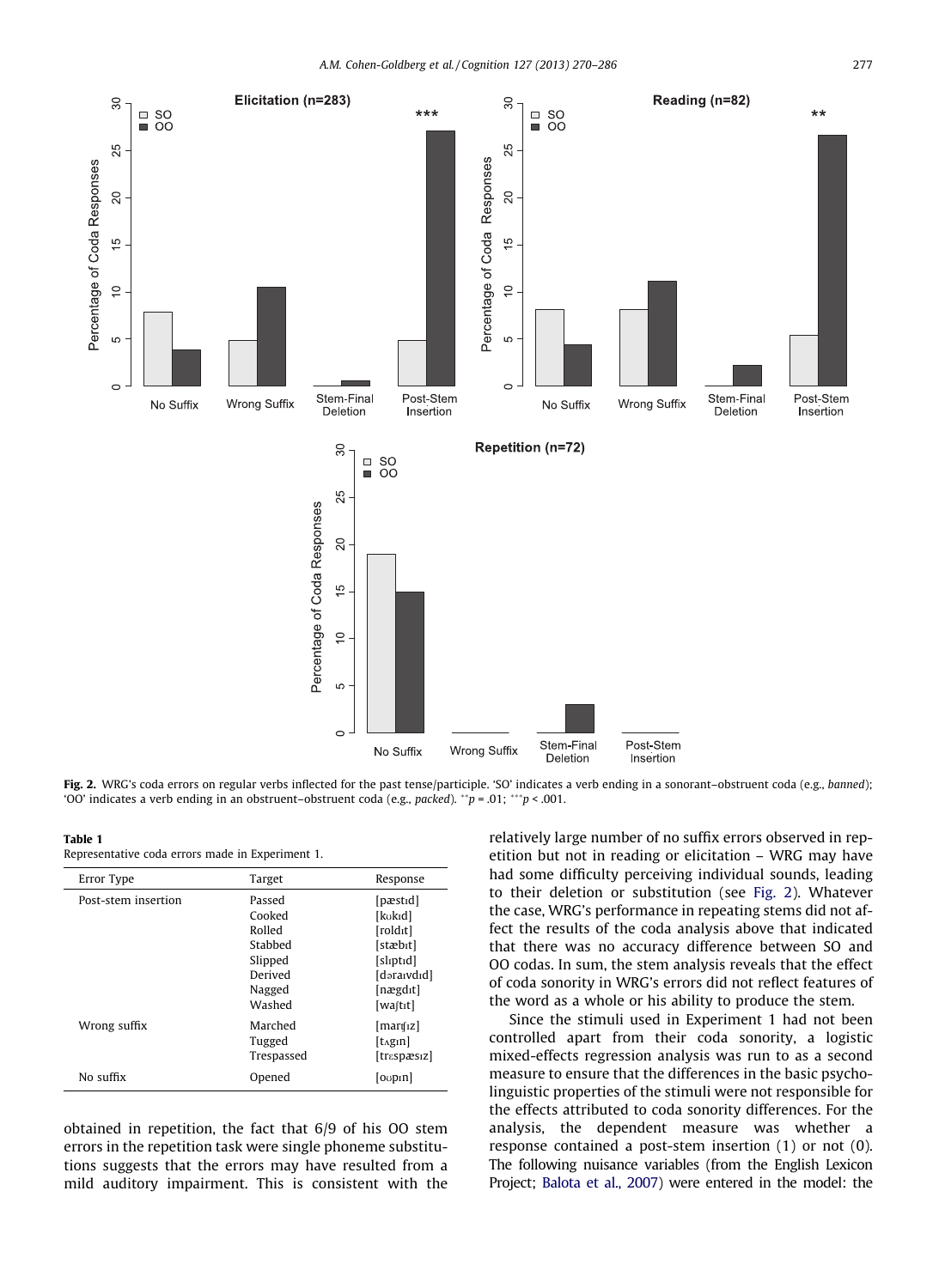log HAL frequency of the stem [\(Lund & Burgess, 1996\)](#page-15-0), the length of the stem in phonemes, and the stem's phonological neighborhood density. The model also included a categorical variable encoding the word's coda sonority. Finally, the model also contained random intercepts for each word and random slopes for coda sonority; this full random-effects structure allows the results of the analysis to extend to new words.

The analysis was conducted using all of WRG's elicitation and reading responses. Models were fit using the lme4 package ([Bates, Maechler, & Dai, 2008](#page-14-0)) of the statistical program R. Model comparison revealed that coda sonority significantly predicted post-stem insertions, above and beyond the influence of the other variables ( $\beta$  = 3.86; s.e. = 1.68; z = 2.3;  $\chi^2(1)$  = 33.76, p < .001), confirming that coda sonority significantly influenced WRG's post-stem insertions. A second model with frequency, length, and neighborhood density calculated for the entire word instead of the stem was run and the results were the same: coda sonority significantly predicted WRG's post-stem insertions ( $\beta$  = 3.89; s.e. = 1.69;  $z = 2.3$ ;  $\chi^2(1) = 35.99$ ,  $p < .001$ ).

# 3.3. Discussion

In both elicitation and reading, WRG performed less accurately with OO than SO codas that were the products of morphological inflection. This accuracy difference was driven entirely by post-stem insertion errors, with other types of errors being produced at remarkably similar rates in SO and OO words. Inspection of the coda insertion errors themselves indicates that they simplified coda structures: of the 67 insertion errors observed in elicitation and reading, all except 4 improved the sonority profile of the cluster (the exceptions maintained the sonority profile, e.g., reached  $\rightarrow$  [ri $\mathfrak{g}\mathfrak{\text{r}}$ st]). Insertion errors simplified the codas either by separating the coda consonants into different syllabic positions ([wala.pid]) or by re-syllabifying them into different syllables ([walap.did]). Importantly, the coda insertion errors improved the sonority profile of the codas and can thus be understood as phonological 'repairs' that, by decreasing phonotactic complexity, are consistent with the well-formedness constraints of the phonological grammar.

Why are none of these repairs observed in repetition? Repetition differs from elicitation and (lexically-based) reading in that it does not require morpheme assembly, since repetition can treat the auditory stimulus as single string, with no internal morphological structure. Thus, good performance in repetition suggests that difficulties arise only in response to the morphological structure created by combining morphemes. The sensitivity to phonological complexity precisely at the morphological boundary and the insertion of phonological material that decreases phonological complexity both indicate a robust phonological system working to improve well-formedness. The fact that these features are present in elicitation and reading and absent in repetition is consistent with a morpho-phonological deficit.

It should be noted that there are other types of errors WRG could have made that would have served to simplify coda structure. No-suffix errors (walloped  $\rightarrow$  wallop) and certain wrongsuffix errors (walloped  $\rightarrow$  walloping) simplify coda complexity by preventing consonant clusters from forming in the first place, while stem-final deletion errors (walloped  $\rightarrow$  [wal $\ge$ t]) simplify coda structure by deleting the first member of the cluster. However, the finding that the probability of these errors did not vary as a function of sonority indicates that they were not the product of structure-simplifying phonological repairs, but rather had a different source (we will return to this point in the General Discussion).2

WRG's post-stem insertion errors bear a resemblance to the double marking errors that are sometimes made by young children ([Jacobson & Schwartz, 2005; Pinker & Prince,](#page-15-0) [1988; Stemberger & Bernhardt, 2001; Xu & Pinker, 1995](#page-15-0)) and aphasic individuals ([Ullman et al., 1997](#page-16-0)). Could [feildid], for example, result from combining fail with the past tense suffix /-d/ (producing [feild]) and then repeating the process, appending /-d/ a second time? There are three lines of evidence that argue against this account of WRG's errors. First and most simply, many (27%) of the coda insertions did not contain phonological material that could be interpreted as double past tense/past participle morphemes. For example, rubbed  $\rightarrow$  [r^bit] and shrugged  $\rightarrow$  [fr^gIt] contain only one phoneme ([t]) that could plausibly be considered to be a past tense/past participle morpheme. Second, according to the double marking hypothesis, the insertion errors are strictly morphological in nature, an indication that WRG was having difficulty expressing the inflectional suffix with the correct number of morphemes. If this were the case, these errors should be unrelated to phonological features such as sonority. By the same reasoning, ifWRG's coda insertion errors were simply morphological, they should have been equally likely in all words, including those with stems ending in /t/ or /d/ that take the syllabic past-tense inflection (piloted  $\rightarrow$  piloteded). The filler verbs administered in elicitation and reading whose stems ended in  $|t|$  or  $|d|$  (N = 80) provided an opportunity to test this prediction. Not a single response to these verbs contained a post-stem insertion. Although this result is unexpected according to the double-marking account, it is predicted if WRG's errors were, in fact, phonological repairs: since these items take the syllabic past-tense inflection there would be no need to insert additional phonological material. Finally, in Experiment 3, WRG made very similar insertion errors that also simplified phonological structure (see below), but in a context that did not involve the past tense. In sum, the hypothesis that poststem insertion errors represent double marking errors receives no support. Instead, the findings are all compatible with the view that WRG's post-stem insertion errors represent phonological repairs that reduce coda complexity.

# 4. Experiment 2: coda sonority in tautomorphemic environments

A morpho-phonological impairment would be expected to manifest itself in the phonological environment that is

 $2$  It could be suspected that WRG's post-stem insertion errors resulted, in reading, from pronouncing the -ed morpheme according to the graphemephoneme conversion rules of English (walloped  $\rightarrow$  [wal $\circ$ .pld]). Reading errors of this sort bear a resemblance to those made by individuals who rely on their sublexical reading route ([Coltheart, Masterson, Bing, Prior, &](#page-15-0) [Riddoch, 1983\)](#page-15-0). This possibility is ruled out by the fact that WRG's poststem insertion errors also appeared in elicitation, a task that did not involve reading.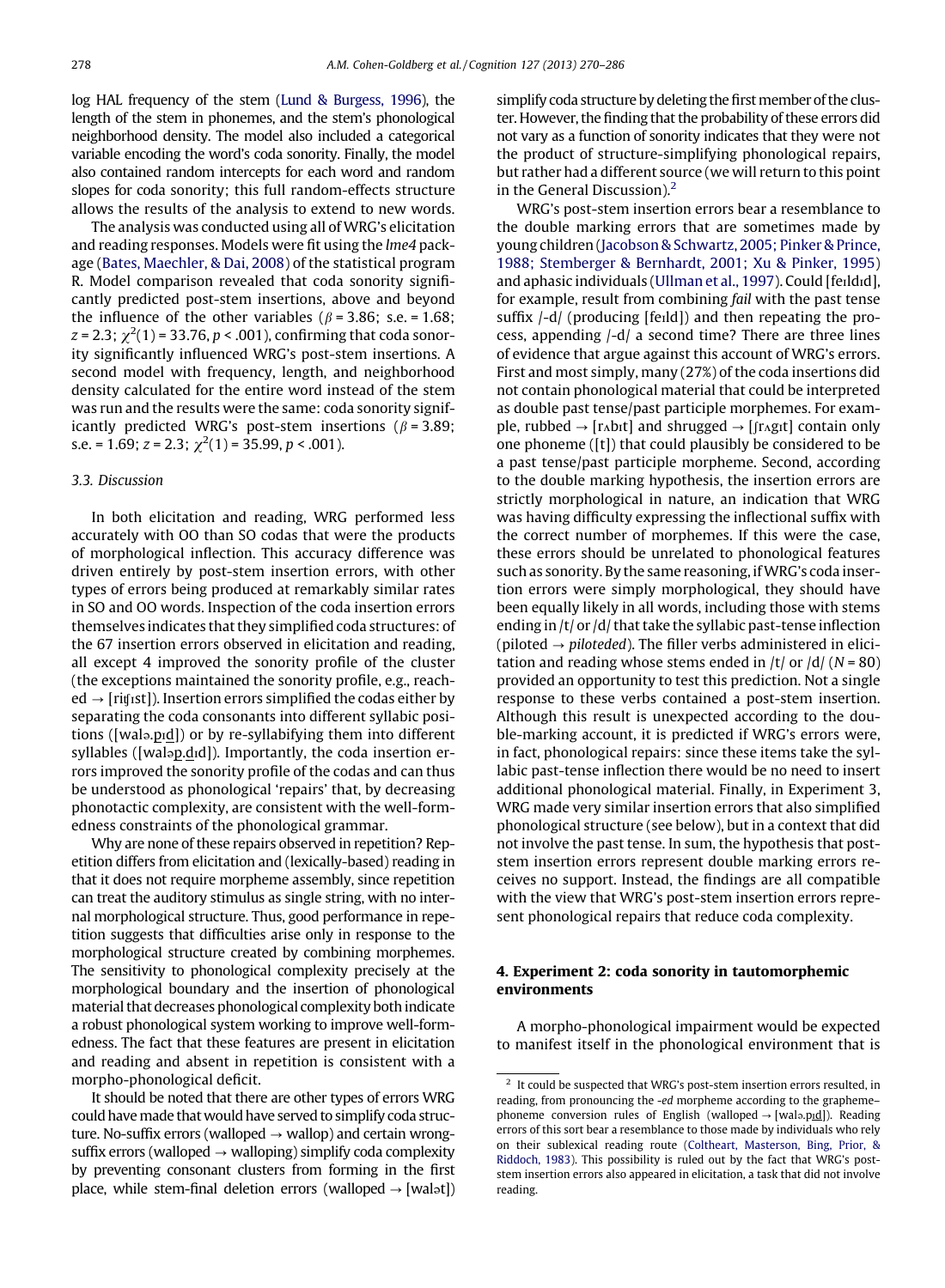specifically created by morpheme combination. This was confirmed by Experiment 1, where phonologically-motivated errors were observed to affect complex codas straddling the two morphemes (e.g., passed [pæs-t]). Further confirmation was sought in Experiment 2 by investigating tautomorphemic codas, consonant sequences that lie entirely within a single morpheme (e.g., past [pæst]). Morpho-phonological deficits are expected to leave the production of tautomorphemic codas fairly intact.

WRG's ability to produce tautomorphemic codas was tested in reading. The stimuli contained a word-final cluster, either OO  $(N = 38)$  or SO  $(N = 122)$  and consisted of three morphological types: monomorphemic (e.g. grand, fact), multimorphemic (e.g., commonwealth, sawdust) and irregular past-tense verbs (e.g., sunk, swept). All of the words contained a coda cluster in a tautomorphemic environment. The same testing procedure described for the reading task in Experiment 1 was adopted in Experiment 2.

# 4.1. Results

WRG's overall word accuracy did not differ between words with OO codas and words with SO codas (74% vs. 75%;  $\chi^2(1, N = 160) = .01$ ,  $p > .05$ ). In terms of coda accuracy, a two-tailed Fisher's exact test revealed that WRG produced the OO and SO codas themselves with equal accuracy (89% vs. 94%;  $p = .46$ ). WRG made two types of coda errors in Experiment 2: deletions and insertions. There were only two coda deletion errors, one each on OO and SO codas. Coda insertions, which in Experiment 1 occurred at significantly different rates depending on coda sonority, did not differ across OO and SO codas (8% vs. 5%, Fisher's exact test:  $p = .68$ , 2-tailed).

A logistic regression analysis was conducted to evaluate whether the effect of sonority on WRG's post-stem insertion rate differed between multi- and monomorphemic words. To this end, the 82 reading trials with heteromorphemic codas from Experiment 1 and 160 reading trials with tautomorphemic codas from Experiment 2 were evaluated in a model composed of six fixed effects (coda sonority, morpheme number, coda sonority  $\times$  morpheme number, (log) stem frequency, stem letter number, and density of stems' phonological neighborhoods), and random intercepts for each word and random slopes for coda sonority, morpheme number, and coda sonority  $\times$  morpheme number. Model comparison revealed a significant coda sonority  $\times$  morpheme number interaction term  $(\chi^2(1) = 11.58, p < .001)$ , confirming that WRG's post-stem insertions were significantly more likely to vary by sonority in multimorphemic words. A second model with frequency, letter length, and phonological neighborhood density calculated for the entire word instead of the stem also found a significant interaction between sonority and morpheme number  $(\chi^2(1) = 5.92)$ ,  $p < .05$ ).

# 4.2. Discussion

WRG's performance on tautomorphemic coda clusters contrasted sharply with his performance on heteromorphemic clusters. Whereas Experiment 1 revealed that post-stem insertion errors in reading in heteromorphemic environments were strongly influenced by coda sonority (SO vs. OO: 5% vs. 27%), the results of Experiment 2 indicate that, when reading tautomorphemic clusters, coda sonority did not produce differences in the rate of poststem insertion errors (5% vs. 8%). Taken together, the results of Experiments 1 and 2 clearly demonstrate that WRG's spoken production was affected by phonological complexity only at points where morphemes combine. This is consistent with what would be expected from a morpho-phonological deficit.

# 5. Experiment 3: stress clash in tautomorphemic environments

To extend the investigation of WRG's morpho-phonological deficit, Experiment 3 examined stress which offered another opportunity to examine the effects of phonological complexity in the context of morpheme assembly.

Languages tend to prefer that stressed syllables not occur too far or too near to one another, a preference that has been termed eurhythmy. As a consequence, syllables tend to appear in configurations of alternating stress, and stress on adjacent syllables (stress clash) is dispreferred in many languages including English [\(Hayes, 1984; Selkirk, 1984\)](#page-15-0). As discussed in the Introduction, this dispreference can be observed in the fact that relatively few English monomorphemic words contain stress clash [\(Hammond, 1999](#page-15-0)) and even instances of stress clash across words may be repaired through stress-retraction (e.g., Tennesseé wómen  $\rightarrow$  Ténnessee wómen, antíque cháir  $\rightarrow$  ántique cháir; [Liberman &](#page-15-0) [Prince, 1977\)](#page-15-0). Finally, although stress clash is permitted in compound words (e.g., aírpòrt, políce càr; compare téacùp to híccup) and words containing certain suffixes (e.g., príesthòod), a number of English suffixes will not combine with stems if the resulting word would contain stress clash (e.g., ize: rándom-ìze, shépherd-ìze but \*obscéne-ìze, \*corrúpt-ìze; eer: moúntain-èer, éngine-èer, cámel-èer but \*balloón-èer, \* - guitár-èer, \*giráffe-èer; [Raffelsiefen, 1996](#page-15-0)).

Derived nouns formed by adjective + ness were examined in Experiment 3 to determine if eurhythmy affected WRG's production of multi-morphemic words. Three types of stem adjectives were considered: (1) monosyllabic (brísk); (2) disysyllabic and iambic (primary stress on final syllable; uníque). (3) disyllabic and trochaic (primary stress on first syllable; cléver). When suffixed with -ness, monosyllabic and iambic adjectives result in stress clash (brísknèss, uníquenèss), unlike trochaic adjectives that do not contain stem-final stress (clévernèss).<sup>3</sup> WRG's ability

<sup>&</sup>lt;sup>3</sup> Although the present discussion interprets WRG's errors as being related to stress clash, it is also possible that there may be a phonotactic preference for -ness to follow a disyllabic trochee rather than a disyllabic iamb, similar to the Homeric infix –ma- (sáxo-ma-phone, féuda-ma-lism, hiíppo-ma-potamus; [Yu, 2004\)](#page-16-0). Under this hypothesis, -ness may legally combine with any adjective but words containing stems that are disyllabic trochees would be more well-formed than words with stems of other metrical configurations. Interestingly, [Yu \(2004\)](#page-16-0) claims that epenthetic repairs are permissible in Homeric infixation to improve dispreferred stress patterns (e.g., cáre-ma-ful  $\rightarrow$  [kɛrəməfəl], líve-ma-ly  $\rightarrow$  [laɪvəməli]). Regardless of whether WRG's epenthesis was in response to stress clash or a metrical selectional preference on the part of -ness, the interpretation is the same.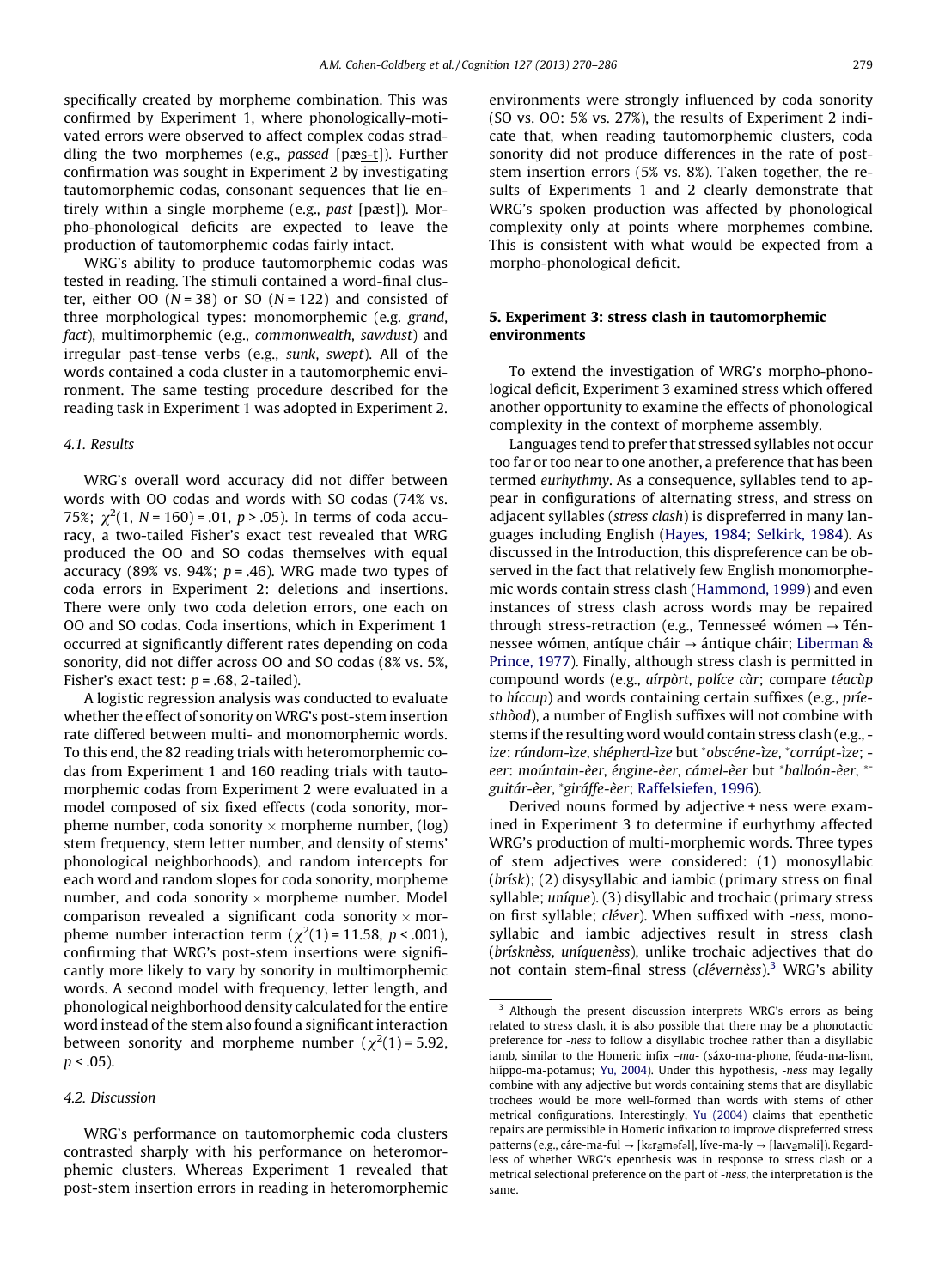to produce -ness-suffixed nouns was tested in elicitation, reading, and repetition. Given the evidence from Experiment 1 of WRG's difficulty with marked or complex phonological sequences generated by morpheme combination, we would expect selective difficulties when -ness generates stress clash (with monosyllabic and iambic adjectives) compared to when there is no stress clash (with trochaic adjectives).

# 5.1. Method

The general procedures for the three production tasks were the same as in Experiment 1. For the elicitation task, the sentence frame used to elicit -ness suffixed forms was "It/This man is  $\leq$  adjective>. It/He shows signs of \_\_\_\_\_." (e.g., ''This man is happy. He shows signs of \_\_\_\_\_\_\_''). In order to maximize lexical processing and actual morpheme assembly rather than simple repetition of the adjective stimulus and addition of -ness, we also included in the task adjectives that combine with -ity (e.g., ''This man is sane. He shows signs of \_\_\_\_\_\_"). The suffix -ity also generates adjectival nominalizations in English as in divine  $\rightarrow$  divinity and opaque  $\rightarrow$  opacity. Since it is largely unpredictable whether an adjective combines with -ity or -ness, this morphological information is assumed to be learned and stored as a part of word's lexical representation. Furthermore, while nouns formed by -ness are strict combinations of the root and suffix, nouns formed by -ity contain a variety of phonological changes such as stress shift (rígid  $\rightarrow$  rigídity), vowel change (sane  $\rightarrow$  sanity), and velar softening (opaque  $\rightarrow$  opacity; see [Burzio, 2002\)](#page-15-0). At least some of these phonological changes cannot be derived by rule and therefore must be listed (e.g., noble  $\rightarrow$  nob[1]lity but mortal  $\rightarrow$  mort[æ]lity). Thus, by testing together nouns containing -ity and –ness, the chance of engaging morphological processing should be maximized (at least in elicitation).

In all production tasks, nouns taking -ity were randomly presented along with the two types of -ness suffixed nouns (clash and no-clash). In total, 428 words were tested in elicitation (134 clash, 80 no-clash, and 214 -ity), 226 words in reading  $(83 \text{ clash}, 65 \text{ no-class},$  and  $78 \text{ -ity})$  and  $107$ words in repetition (34 clash, 18 no-clash, and 55 -ity). The stress-clash nouns tested in each task included both monosyllabic adjectives + ness (brísknèss) and iambic adjectives + ness (uníquenèss).

#### 5.2. Results and discussion

Here we report the results of items that take the -ness suffix; accuracy with -ity items was reported in the Case Description section and are not relevant for evaluating the effect of phonological complexity on WRG's performance. In terms of overall word accuracy for -ness items, WRG's elicitation responses were significantly less accurate with stress-clash compared no-clash nouns (43% vs. 64%;  $\chi^2(1, N = 214) = 7.6$ ,  $p < .01$ ) while WRG's reading responses showed a numerical trend in the same direction that failed to reach significance (31% vs. 40%;  $\chi^2(1,$  $N = 148$ ) = 0.9,  $p > .05$ ). As in Experiment 1, WRG's performance in repetition was far better than in the other two tasks (only three errors were made). Repetition accuracy did not differ between stress-clash and no-clash nouns (91% vs. 100%; Fisher Exact Test  $p = .3$ ).

Given the focus on stress clash, an analysis was performed in order to determine whether WRG's responses to derived words containing -ness revealed systematic changes to improve the stress pattern. For this analysis, minor phonological distortions that did not affect word stress (e.g., cleverness  $\rightarrow$  [lav3-nas]) were ignored. Responses in which the stem was substantially distorted were excluded, as were perseverations. This resulted in the exclusion of 14 words from the elicitation task (seven in the clash condition and seven in the no-clash condition); no words were excluded from the reading or repetition tasks. WRG made three types of errors that improved the stress pattern of the target in the production tasks: (1) no-suffix errors (strángenèss  $\rightarrow$  stránge), (2) wrong-suffix errors (rípenèss  $\rightarrow$  rípeity; stérnnèss  $\rightarrow$  stérnabìlity), and (3) post-stem insertions (ráshnèss  $\rightarrow$  [ræ [isnes]). The latter type of error always appeared between the stem and -ness. Examples of WRG's errors are shown in [Table 2.](#page-11-0) Although one straightforward repair of stress clash would have been a stress shift (aloófnèss  $\rightarrow$  áloofnèss), none of WRG's responses exhibited this pattern.

WRG's responses in elicitation and reading were similar (see [Fig. 3](#page-11-0)). The results clearly reveal that, in both tasks, only post-stem insertions were strongly influenced by the stress pattern of the word. In elicitation, WRG made significantly more post-stem insertions in nouns with stress clash than in nouns with no-clash (32% vs. 0%,  $\chi^2(1, N = 196) = 28.6$ )  $p < .0001$ ). This finding was replicated in reading (42% vs. 15%,  $\chi^2(1, N = 142) = 12.2$ ,  $p < .001$ ). The incidence of the other types of errors – no-suffix and wrong-suffix – did not differ between stress-clash and no-clash environments, neither in elicitation nor in reading (all Fisher's Exact Test ps > .19). As discussed above, WRG made only three errors on the -ness items but none of them affected the stress pattern of the target word. (smugness  $\rightarrow$  [sn<sub>Agnes</sub>], sweet $ness \rightarrow [svitnes]$ , sternness  $\rightarrow [sts\text{-}rnes]$ ).

As in Experiment 1, since the adjective roots used as the stimuli had not been matched on length, frequency, and density, an analysis of stem accuracy was conducted. All perseverations were removed from the analysis and as before, only errors on the stem were considered. The results indicate that WRG's accuracy on stems did not differ in reading (clash: 60%, no-clash: 58%;  $\chi^2(1, N = 144) = 0$ ,  $p > .05$ ) elicitation (clash: 86%, no-clash 83%;  $\chi^2(1, 1)$  $N = 204$  = .36,  $p > .05$ ), or repetition indicating that the effect of stress on WRG's errors was truly related to the cross-morpheme stress environment and not to potential differences in WRG's ability to produce the stems.

As a second measure, a regression analysis was conducted to control for frequency, length, and neighborhood density (which had not been matched across the stress conditions) and to ensure that the pattern of performance in stress clash environments could not be reduced to the influence of sonority or coda complexity. Given WRG's demonstrated sensitivity to sonority in suffixed coda clusters, it is conceivable that WRG made insertion errors in Experiment 3 in order to improve coda structure, for example either by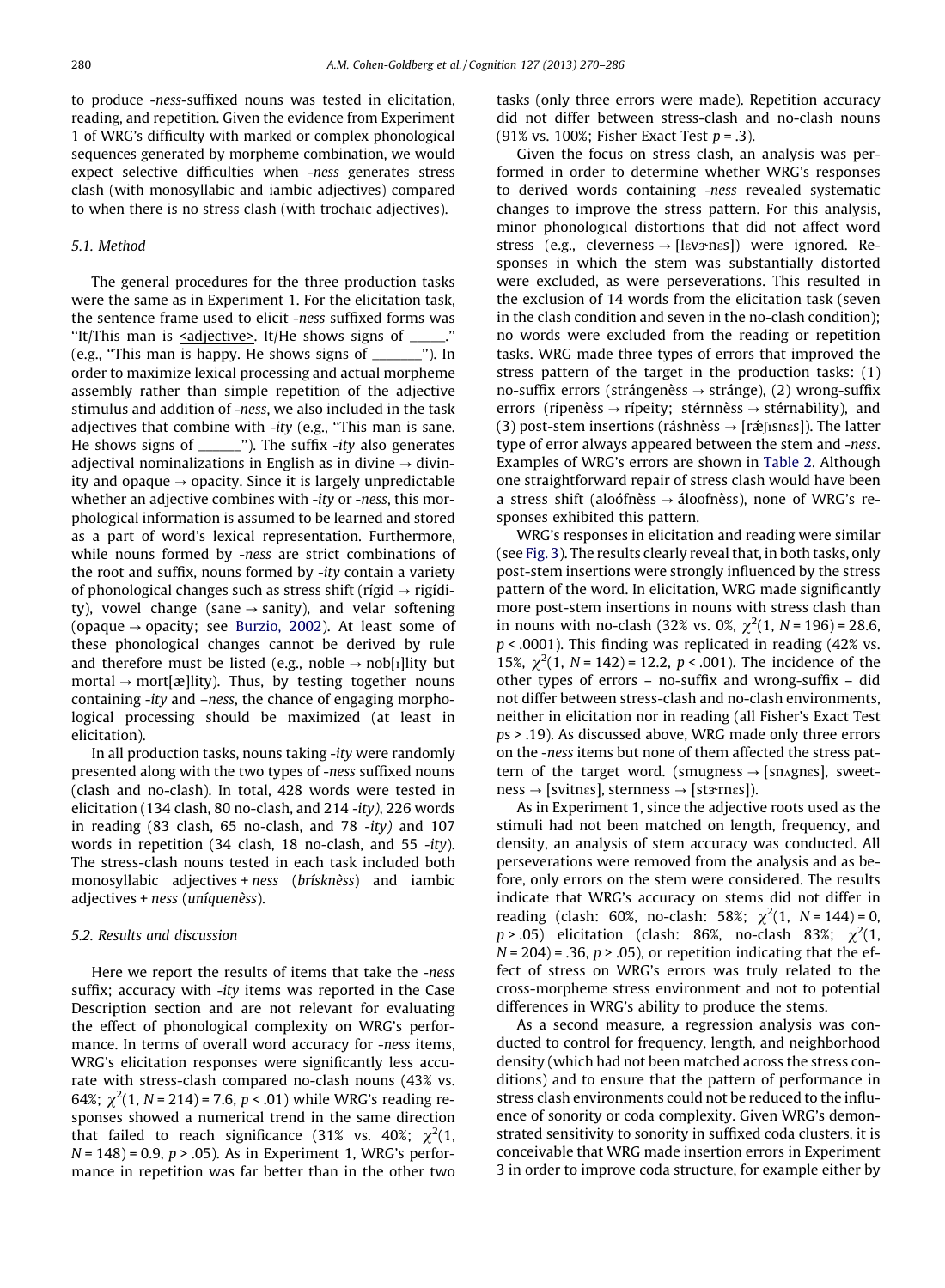<span id="page-11-0"></span>Table 2 Representative coda errors made in Experiment 3.

| Error type          | Target                                                                                       | Response                                                                                             |
|---------------------|----------------------------------------------------------------------------------------------|------------------------------------------------------------------------------------------------------|
| Post-stem insertion | <b>Briskness</b><br>Ripeness<br>Toughness<br>Illness<br>Aloofness<br>Sedateness<br>Awareness | [briskidnes]<br>[raɪpɪdnɛs]<br>[tʌfɪsnɛs]<br>[1]ənɛs]<br>[əlufısnas]<br>[sədeɪtɪdnɛs]<br>[əwɛrɪdnɛs] |
| Wrong suffix        | Foreignness<br><b>Nastiness</b><br>Remoteness                                                | [foranti]<br>[næstɪti]<br>[rimoʊtəbl]                                                                |
| No suffix           | Evenness                                                                                     | [ivən]                                                                                               |

simplifying clusters (briskness  $\rightarrow$  [bris.kid.nes]) or by resyllabifying coda consonants into onset position  $(toughness \rightarrow [t_A, fis, n \epsilon s])$ .

As in Experiment 1, a mixed-effects logistic model was created containing the log HAL frequency and phonological neighborhood density for each stem (values were obtained from the English Lexicon Project website, [Balota et al.,](#page-14-0) [2007\)](#page-14-0). To evaluate effects of coda complexity, the number of segments in the stem coda  $(0-2)$  and the sonority of the final phoneme in the root (values: vowel/sonorant, obstruent) were added. Finally, the model also included a stress pattern variable (no-clash, clash). In addition to these fixed-effects variables, the model also contained random intercepts for each target word as well as random slopes for stress pattern. The number of segments in the stem coda and sonority of the stem-final phoneme were tested in separate models due to issues with model convergence. Model comparisons revealed that the number of coda segments in the stem did not significantly contribute to WRG's post-stem insertions  $(\chi^2(1) = .009, p = .9)$  and that the sonority of the final phoneme in the root only approached significance ( $\beta$  = 0.40; s.e. = 0.2; z = 1.8;  $\chi^2(1)$  = 3.5, p = .06).



Fig. 3. WRG's stress-changing errors on adjectives suffixed with -ness containing stress clash (e.g., brísknèss, uníquenèss) and no stress clash (e.g., clévernèss). In both Elicitation and Reading, WRG made significantly more post-stem insertion errors on stress clash words than no clash words. \*\*\*p < .001.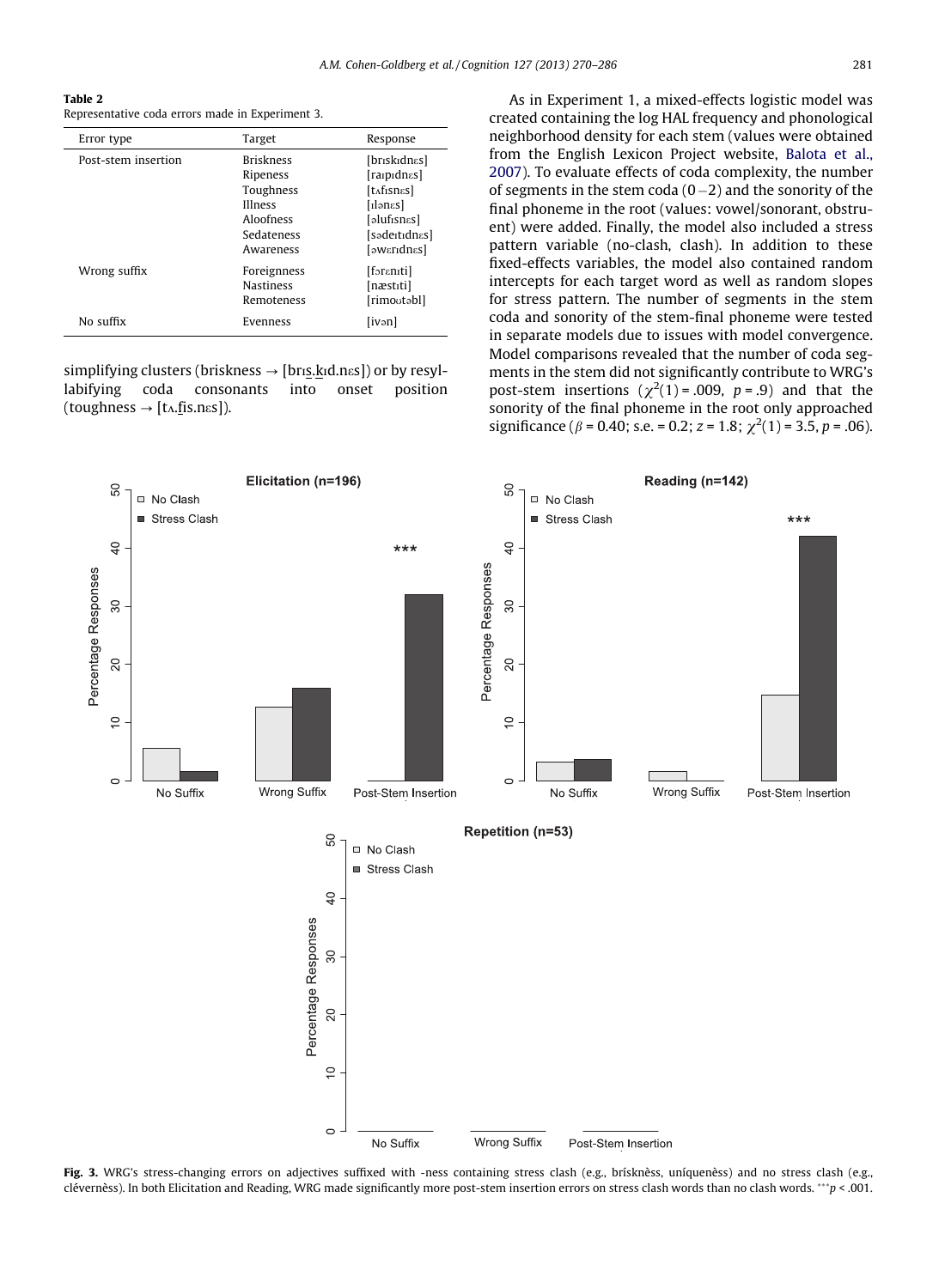Critically, however, stress pattern was significant in both the model containing root coda length ( $\beta$  = 3.96; s.e. = 1.59;  $z = 2.50$ ;  $\chi^2(1) = 23.8$ ,  $p < .001$ ) and the model containing root-final sonority  $(\beta = 3.77; s.e. = 1.64;$  $z = 2.30$ ;  $\chi^2(1) = 22.0$ ,  $p < .001$ ), with post-stem insertions being more likely in cases of stress clash than in words without stress clash. This analysis indicates that WRG's insertion errors in Experiment 3 were primarily driven by the word's stress pattern independently of sonority effects, which contributed only marginally.

To summarize Experiment 3, in both elicitation and reading, WRG made significantly more post-stem insertion errors in words with stress clash than in words with no stress clash. The fact that all but 1 of these errors improved the word's stress pattern (eliminating stress clash) and that they were absent in repetition strongly suggests that they were phonological repairs produced by an impaired phonological grammar (the absence of errors in repetition indicates that post-lexical processes were relatively unimpaired).

#### 5.3. Feature agreement in post-stem insertions

An interesting pattern emerges when the distribution of WRG's post-stem insertions of Experiment 3 is considered. These insertions always correspond to the incorrect addition (epenthesis) of a syllable. Across reading and elicitation, the inserted syllables took a variety of forms: [Id], [ $IS$ ],  $[nIS]$ ,  $[nES]$ ,  $iid$ ],  $[i]$ , and  $[s]$ , with the first two forms being the most common. When the epenthetic syllables are grouped by their final segment (either [d], [s], or a vowel), it becomes evident that they maintained the manner of the stem-final segment (see Table 3). Adjectives that end in a stop tended to take epenthetic [Id] (bald $ness \rightarrow [baldtdnes]$ , compactness  $\rightarrow [kempækttdnes]$ , ripe $ness \rightarrow [rarpidnes]$ , adjectives ending in a fricative or affricate tended to take [1s] (richness  $\rightarrow$  [r1f1snes], tough $ness \rightarrow [t_{\text{A}}\text{f}isnes]$ , rashness  $\rightarrow [r_{\text{A}}\text{f}isnes]$ ), and adjectives ending in a sonorant tended to take a bare vowel (thin $ness \rightarrow [\theta_{\text{inimes}}], \text{tenders} \rightarrow [\text{tends} \cdot \text{inimes}], \text{ illness} \rightarrow$ [Ilanes]). It should be noted that WRG was not merely copying the stem-final consonant—he never produced forms such as ripeness  $\rightarrow$  [raipipnes] or brisk $ness \rightarrow [briskxknes]$ . The epenthetic consonant (when it appeared) was always [d] or [s], depending on the manner of the stem-final consonant (see [Van Lancker, Bogen, and](#page-16-0) [Canter \(1983\)](#page-16-0) for a related case of an aphasic individual whose suffix-like epenthetic errors agreed in voicing with the final consonant of the target). The systematic relationship between the manner of the stem-final consonant and epenthetic syllable bears a resemblance to consonant harmony systems in the world's languages that require consonants in words to agree in various features. These data thus provide further evidence that WRG's post-stem insertion errors originated from simplification mechanisms deployed by an intact phonological grammar.

# 6. General discussion

We have reported on an individual, WRG, who suffered from a severe disruption to the lexical (morpheme) levels

#### Table 3

Distribution of epenthesized syllables as a function of the manner of the stem's final consonant.

| Manner of stem-final consonant | Epenthesized syllable |      |    |
|--------------------------------|-----------------------|------|----|
|                                | [Vd] <sup>a</sup>     | [Vs] |    |
| Stop                           | 34                    |      |    |
| Fricative/affricate            |                       | 16   |    |
| Sonorant                       |                       |      | 15 |

<sup>a</sup> V indicates vowel.

of processing in the face of relatively well-preserved post-lexical phonological processing. We demonstrated that the deficit was not a classical morphological deficit as many of the errors were phonological and sensitive to phonological complexity, but also, that the deficit was not classically phonological, as the phonological errors were concentrated at morpheme boundaries. Experiment 1 documented that, when producing multi-morphemic words, WRG made insertion errors in syllable codas spanning morpheme boundaries that systematically improved the phonological well-formedness of the cross-morpheme environment (specifically, coda sonority). Along similar lines, Experiment 3 demonstrated that WRG made phonological repairs in heteromorphemic instances of stress clash, with clash-eliminating repairs occurring between the word's morphemes. In striking contrast with these findings, Experiment 2 established that WRG's errors in tautomorphemic codas were not sensitive to sonority, establishing a critical dependency between the phonological repairs and morphological structure.

This pattern of performance is what one would expect from a morpho-phonological impairment: phonologically motivated errors in multimorphemic (but not monomorphemic) words, particularly at the junctions between morphemes. These findings have implications for our understanding of morphological, phonological, and morpho-phonological processing that will now be discussed.

#### 6.1. Implications for morphological processing

In Experiments 1 and 3, WRG often made no-suffix and wrong-suffix errors. These morpheme-based errors occurred with equal frequency across the different phonological environments of morpheme junctions (SO/OO, clash/ no-clash), indicating that they were uninfluenced by phonological well-formedness. These morpheme-based failures indicate that morphological selection takes place prior to and can be unaffected by constraints imposed by the phonological grammar.

In fact, a subset of WRG's productions from Experiment 3 provide further support for the distinction between morpheme-level selection and phonological processes. WRG was administered 347 adjectives that combine with -ity, e.g., rigid/rigidity, sincere/sincerity. On 32 occasions, WRG erroneously suffixed these stems with -ness (e.g., timidity  $\rightarrow$  timidness, sanity  $\rightarrow$  saneness) allowing us to observe the effect of stress in these novel forms. Of these 32 trials, 19 resulted in stress clash when suffixed with -ness (e.g., sáne, opáque, inténse, verbóse) while 13 did not (e.g., fértile,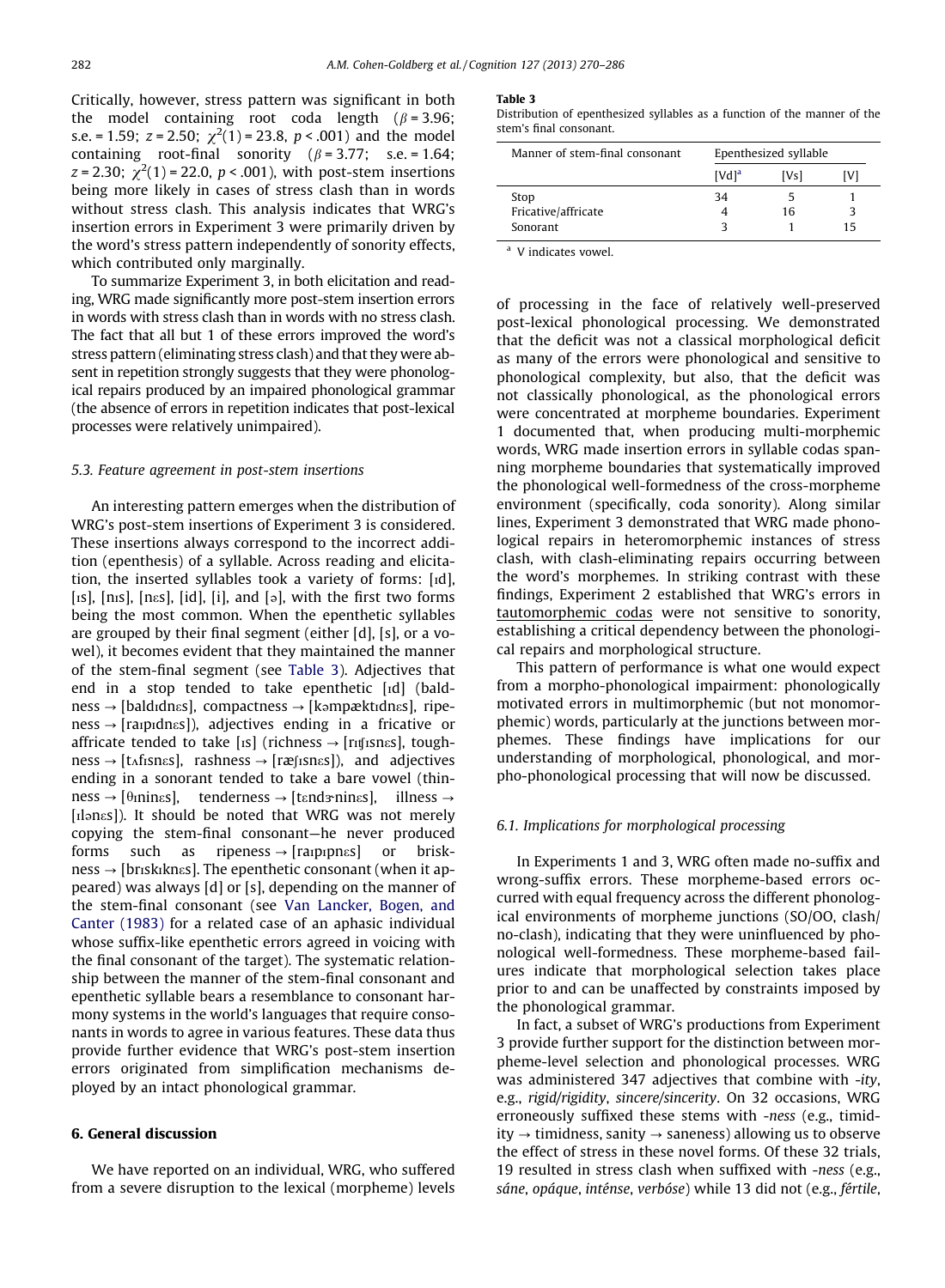tímid, supérior). Note that the target responses for these items involved the -ity suffix and did not contain stress clash, while the errors that WRG produced by suffixing the words with -ness often did. This means that in 19/32 (59%) of the cases, WRG's morphological errors actually decreased the phonological well-formedness of the words. This indicates that morphological processes operate with some degree of independence from phonological processes; if they were more tightly connected, we would expect morphological errors to result in improvements in phonological well-formedness. Further, on 12 of the 19 responses in which stress clash was introduced, WRG made stress-changing phonological insertion errors (e.g., chastity  $\rightarrow$  [tenstisnes].  $obesity \rightarrow [owbisisnes],$  verbosity  $\rightarrow$  [v3·bosidnes]), but he never made the analogous error in the no-clash responses (two-tailed Fisher's Exact Test:  $p = .0004$ ). These errors illustrate two distinct operations at work: (1) impaired morphological processes erroneously selected -ness for production and (2) intact phonological processes, acting on these representations, repaired the metrical structure through epenthesis. These findings thus support the claim made by theories of spoken production that morphological selection generally occurs at a relatively early stage of processing before detailed phonological representations are computed.

This characterization does not exclude the possibility that there are conditions in which phonological features affect morphological selection, creating circumstances under which the interplay between phonology and morphology may be considerable. The English comparative and superlative is one such example; the decision to use the suffix -er/-est (e.g., smarter, \*more smart) or the analytic construction more/most (more intelligent, \*intelligenter) depends on the number of syllables of the root and the C/V status of its final phoneme. The mechanisms that allow phonological features to determine the selection of specific morphological forms are currently unclear. However, WRG's case indicates that in many cases, morphological selection is largely impermeable to phonology.

# 6.2. Morpho-phonological processing

WRG's pattern of performance clearly fits the profile of a morpho-phonological impairment and appears to be the first case of its kind to be documented. Two questions remain: what was the most likely functional impairment that led to WRG's pattern of performance and what does this reveal about the cognitive processes that support intact word production? We now consider each of these questions in turn.

As discussed in the Introduction, a morpho-phonological impairment could likely arise from one of two complementary damage profiles: impaired lexical processes sending poorly assembled multimorphemic phonological representations to intact post-lexical processes or an impaired post-lexical multimorphemic 'module' acting upon properly assembled multimorphemic phonological representations. While this is necessarily speculative, we believe that the lexical damage hypothesis more parsimoniously accounts for WRG's errors. WRG's clear lexical impairment (as indicated, for example, by his poor performance in

picture naming) may well have included those processes responsible for combining the phonological content of different morphemes. At the same time, his excellent general performance in repetition, coupled with the fact that he never made a post-stem insertion error in repetition, strongly argues against a post-lexical impairment. WRG's impairment may have caused segments from different morphemes to be more weakly related to each other than segments from the same morpheme. This weakness may have allowed the phonological grammar to optimize phonological well-formedness at exactly these junctures between morphemes.

This proposal connects with production data from neurologically intact individuals that highlights the pivotal function of morpheme assembly in multimorphemic words. Using articulatory measurements, [Cho \(2001\)](#page-15-0) found that articulatory gestures within the same morpheme were more integrated with each other than articulatory gestures that spanned across morphemes. Cho argued that this could be accounted for using the notion of bonding strength that has been proposed in Articulatory Phonology framework ([Browman & Goldstein, 2000](#page-15-0)). In Articulatory Phonology, articulatory gestures (such as the lip closure of a bilabial stop) are formalized as individual dynamical systems that must be coordinated (coupled) with each other through phase relations. Bonding strength is a real-valued parameter that specifies how tightly two gestures are coordinated in time. Thus, at articulatory planning levels, gestures may be more weakly bonded to each other when they are heteromorphemic than when they are tautomorphemic.

Accordingly, we propose that it may be possible to borrow the notion of bonding strength—informally for the time being—in order to describe the various relationships that exist between phonological representations at segmental levels in normal spoken production. In this conception, phonemes within the same morpheme have a high bonding strength, accounting for their cohesion as a lexical unit. This may be because they are stored together in longterm memory and/or are produced frequently as a unit. Phonemes in different morphemes, however, since they are assembled on the fly, are more weakly bonded to each other, resulting in weaker cross-boundary structural relationships.

In our proposal, phonemes are bonded to each other sufficiently strongly during the course of intact/unimpaired speech planning (even in heteromorphemic environments) to prevent the phonological grammar from modifying structures such as OO codas and instances of stress clash. As a result of his brain damage, WRG was unable to establish strong enough bonds between the phonemes of different morphemes, allowing the phonological grammar to express itself at morpheme boundaries. Phonemes within the same morpheme were robustly enough related to each other structurally to prevent the phonological grammar from acting within morphemes. This hypothesis, in addition to accounting for the differences between heteromorphemic and tautomorphemic clusters, would also explain why WRG did not make other types of repairs such as stem-final deletion and stress shift. These changes would have required morpheme-internal modifications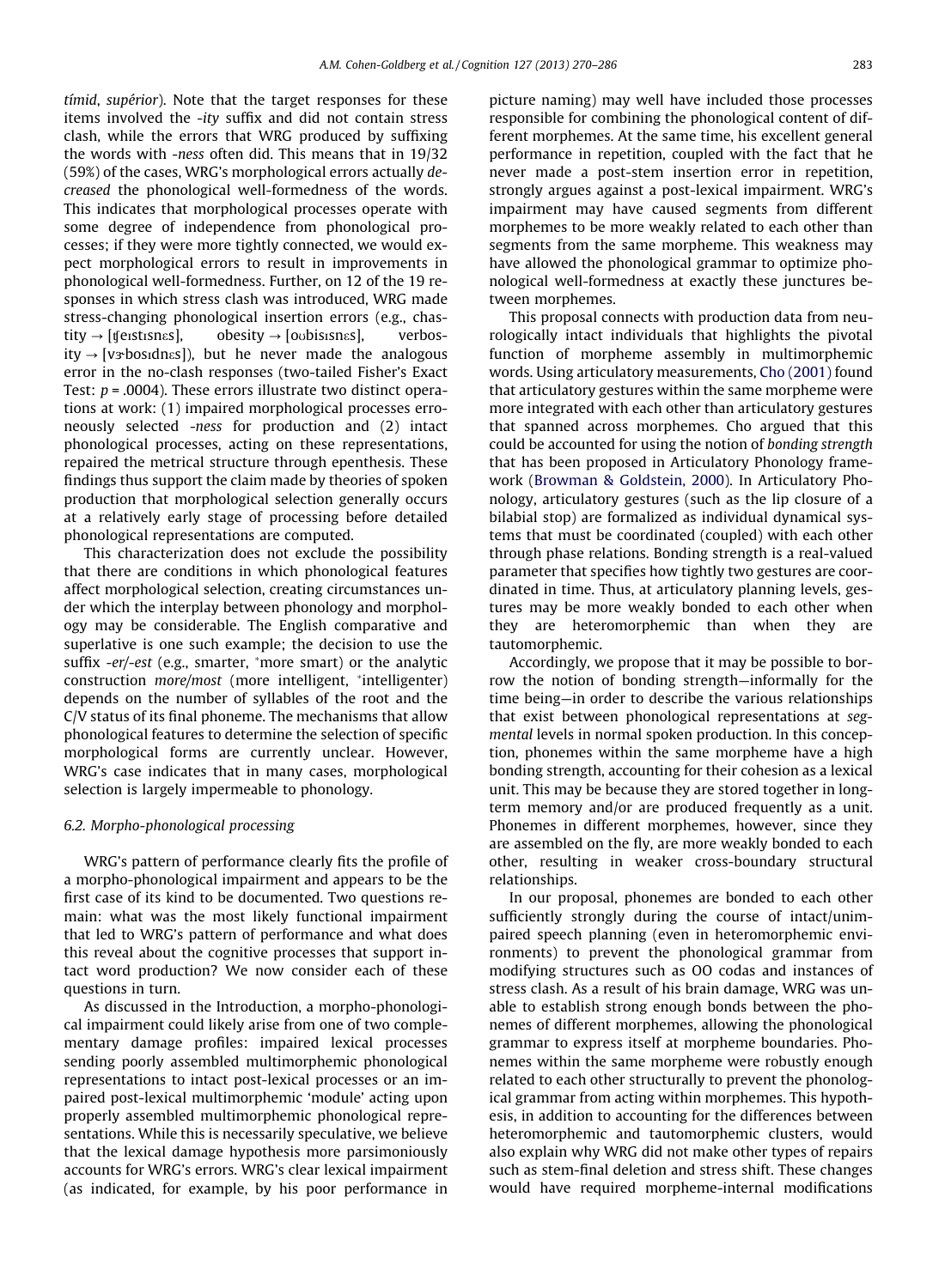# <span id="page-14-0"></span>Table 4

Kia Rondo neologisms containing the suffix -ness.

| Kia Rondo neologism             | Stress adjacent to -<br>ness? | Epenthesis? |
|---------------------------------|-------------------------------|-------------|
| Horsepowerness                  | No                            | No          |
| Lookscanbedecievingness         | No                            | No          |
| Stability all-overness          | No                            | No          |
| Seven-ness                      | No                            | No          |
| Cup-holderness                  | No                            | No          |
| Console multipurposeness        | No                            | No          |
| Superior performanceness        | No                            | No          |
| Environmental<br>protectionness | No                            | No          |
| Airbag excessiveness            | No                            | No          |
| Tire watchfulness               | No                            | No          |
| Giddyupidness                   | Yes                           | Yes         |
| Anti-whiplashiness              | Yes                           | Yes         |
| Stoponadimeyness                | Yes                           | Yes         |

and were likely to be blocked by the strong inter-morpheme structural relationships posited to exist within stored lexical items.

This proposal, adapted from [Cho's \(2001\)](#page-15-0) findings and extended to the segmental level, predicts that bonding strength differences exist between tauto- and heteromorphemic environments, even in neurologically intact individuals. While anecdotal, a recent advertising campaign may provide supporting evidence for this claim. Specifically, in a series of advertisements that appeared in print and television ads as well as on the internet, Kia Motors introduced a set of words it called ''Rondoisms'' to promote its vehicle, the Kia Rondo. With ads featuring rainbows, music from the musical Hair, and words like huge cabinosity, safety all-overness, precision steerology, and seat folding effortlessness, the campaign attempted to associate a certain 60's-inspired nirvana with the Rondo.

One of the ads introduced the term giddyupidness, which bears a striking resemblance to WRG's responses ("Dude", 2007). $4$  There does not appear to be any particular reason based on the content of the ad that the neologism (consisting of giddy-up and -ness) should contain [Id]. An inspection of the Rondoisms website suggested, however, that like WRG, the inserted material had its origin in phonological well-formedness. Of the more than 16 neologisms created for the campaign, only two other words contained phonological material not present in either the stem or the suffix: antiwhiplashiness and stoponadimeyness ([Kia Motors,](#page-15-0)  $2007$ ).<sup>5</sup> The neologisms ending in the suffix -ness are presented in Table 4.

It is intriguing that all three instances of epenthesis (giddyup, whiplash, and stoponadime) involve stress clash. Of the words suffixed with -ness, only the three containing stress clash contained inserted material. It seems reasonable that the creators of the advertisement could have been tacitly aware of the stress clash (perhaps performing their own wordlikeness judgments) and inserted the syllables in order to make the words sound more appealing to

customers. This example thus provides at least some evidence that neurologically intact speakers are sensitive to and repair heteromorphemic cases of stress clash at morpheme boundaries.

# 6.3. Implications for localizing deficits

In addition to shedding light on the interface between morphological and phonological processing, WRG's case illustrates the fact that error type and damage locus are not transparently related to each other. Although WRG makes 'phonological' errors, comparison of his performance across tasks indicates that his phonological processing is intact. Given the specific pattern of performance (impaired lexical processing, phonologically-sensitive errors in multimorphemic but not monomorphemic words, spared repetition) the most parsimonious account is one in which WRG's phonological grammar functioned appropriately but generated errors given damage elsewhere (earlier) in processing. Thus, difficulty at one level of processing can create errors that resemble those that arise from damage at other levels. This report thus underscores the importance of considering evidence from different sources (specifically, error types and task comparisons) and, in doing so, provides a guide for disentangling lexical, morphological and phonological influences in naming deficits, not only in English, but also in other languages with different morpho-phonological characteristics.

# Acknowledgments

We wish to thank first and foremost WRG and his wife for their friendship and incredibly cheerful participation in this investigation. We also wish to thank Jeremiah Bertz for his help with test preparation and administration. Many thanks are due to Luigi Burzio, Paul Smolensky, Gary Dell, Matt Goldrick, Rebecca Morley, and Colin Wilson for the many insightful discussions about this work and to two anonymous reviewers for their comments on earlier drafts of this article. This research was supported by NIH Grants DC006242 (to Michele Miozzo) and DC006740 (to Brenda Rapp).

#### References

- Alderete, John (2003). Phonological processes: Dissimilation. In William Frawley (Ed.), International encyclopedia of linguistics (2nd ed., pp. 323–324). Oxford: Oxford University Press.
- Baayen, R. H., Piepenbrock, R., & Gulikers, L. (1995). The CELEX lexical database [CD-ROM]. Philadelphia: Univ. Pennsylvania. Release 2.
- Badecker, W. (2001). Lexical composition and the production of compounds: Evidence from errors in naming. Language and Cognitive Processes, 16(4), 337–366.
- Badecker, W., & Caramazza, A. (1991). Morphological composition in the lexical output system. Cognitive Neuropsychology, 8, 335–367.
- Balota, D. A., Yap, M. J., Cortese, M. J., Hutchison, K. A., Kessler, B., Loftis, B., et al. (2007). The English Lexicon Project. Behavior Research Methods, 39(3), 445–459.
- Bates, D., Maechler, M., & Dai, B. (2008). The lme4 Package (Version 0.999375-42): Linear mixed-effects models using S4 classes. <[http://](http://cran.r-project.org/web/packages/lme4/lme4.pdf) [cran.r-project.org/web/packages/lme4/lme4.pdf](http://cran.r-project.org/web/packages/lme4/lme4.pdf)> September 2012.
- Berndt, R. S., Mitchum, C. C., Haendiges, A. N., & Sandson, J. (1997). Verb retrieval in aphasia. 1. Characterizing single word impairments. Brain and Language, 56(1), 68–106.

<sup>4</sup> Many thanks are due to Christina Warner for bringing this to our attention.

<sup>5</sup> One other word, cabinocity, contains extraneous segmental material. This word appears to have been formed on direct analogy with words such as curiosity and luminosity (e.g., cabin-ous-ity).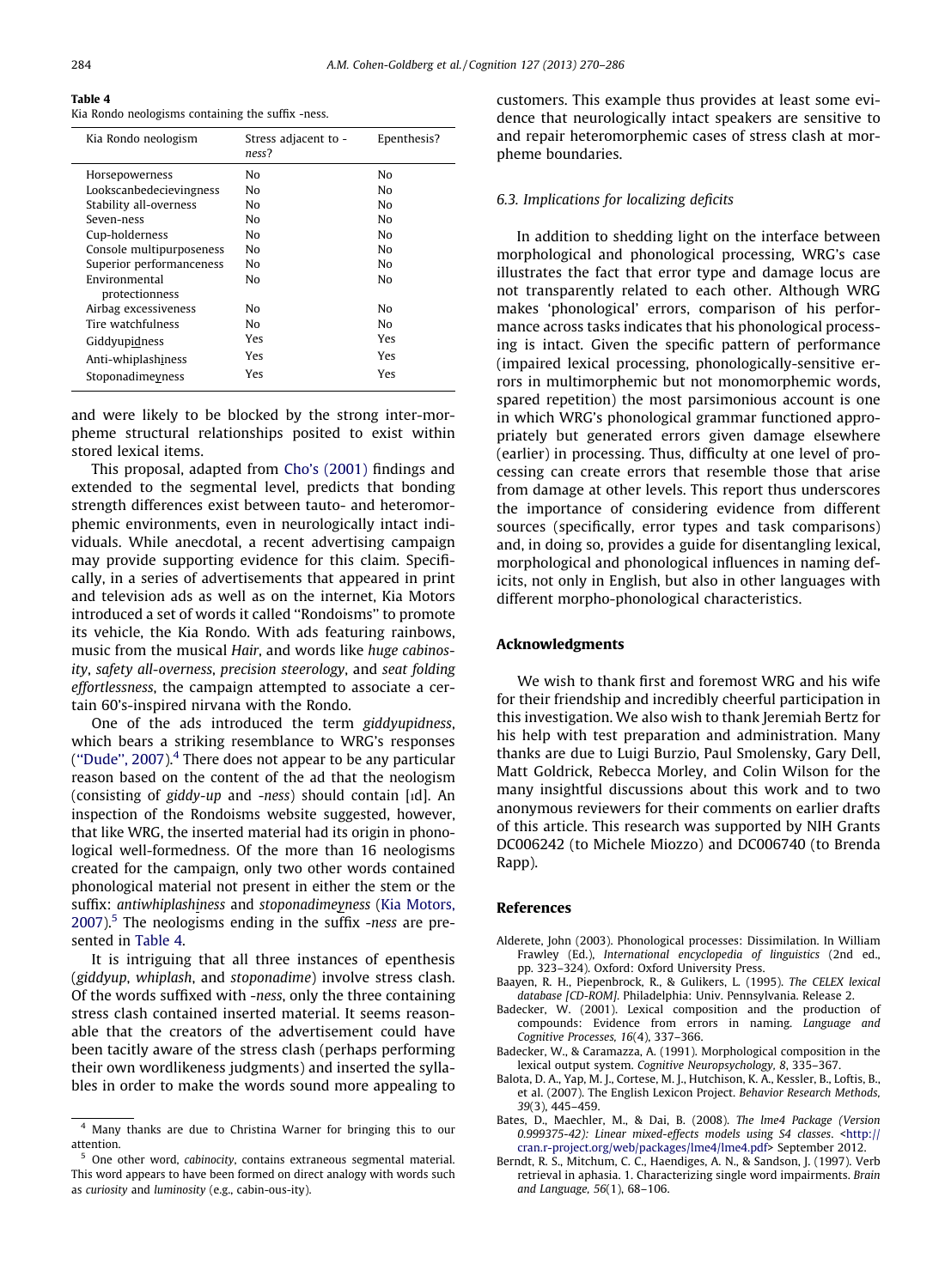- <span id="page-15-0"></span>Bien, H., Levelt, W. J. M., & Baayen, R. H. (2005). Frequency effects in compound production. Proceedings of the National Academy of Sciences, 102, 17876–17881.
- Browman, C. P., & Goldstein, L. (2000). Competing constraints on intergestural coordination and self-organization of phonological structures. Bulletin de la Communication Parlée, 5, 25–34.
- Buchwald, A. (2009). Minimizing and optimizing structure in phonology: Evidence from aphasia. Lingua, 119, 1380–1395.
- Buchwald, A., & Miozzo, M. (2011). Finding levels of abstraction in speech production: Evidence from sound production impairment. Psychological Science, 22(9), 1113–1119.
- Buchwald, A., & Miozzo, M. (2012). Phonological and motor errors in individuals with acquired sound production impairment. Journal of Speech, Language & Hearing Research, 55, 1573–1586.
- Burzio, L. (2002). Missing players: Phonology and the past-tense debate. Lingua, 112(3), 157–199.
- Butterworth, B. (1983). Lexical representation. In B. Butterworth (Ed.). Language production (Vol. 2, pp. 257–294). London: Academic Press.
- Bybee, J. (1995). Regular morphology and the lexicon. Language and Cognitive Processes, 10, 425–455.
- Cappa, S. F., Nespor, M., Ielasi, W., & Miozzo, A. (1997). The representation of stress: Evidence from an aphasic patient. Cognition, 65, 1–13.
- Cho, T. (2001). Effects of morpheme boundaries on intergestural timing: Evidence from Korean. Phonetica, 58(3), 129–162.
- Cholin, J., & Levelt, W. J. M. (2009). Effects of syllable preparation and syllable frequency in speech production: Further evidence for the retrieval of stored syllables at a post-lexical level. Language and Cognitive Processes, 24, 662–684.
- Cholin, J., Rapp, B., & Miozzo, M. (2010). When do combinatorial mechanisms apply in the production of inflected words? Cognitive Neuropsychology, 27(4), 334–359.
- Chomsky, N., & Halle, M. (1968). The sound pattern of English. New York: Harper & Row.
- Clahsen, H. (1999). Lexical entries and rules of language: A multidisciplinary study of German inflections. Behavioral and Brain Sciences, 22, 991–1060.
- Clements, G. N. (1990). The role of the sonority cycle in core syllabification. In J. Kingston & M. E. Beckman (Eds.), Papers in laboratory phonology I: Between the grammar and physics of speech (pp. 283–333). Cambridge, UK: Cambridge University Press.
- Coltheart, M., Masterson, J., Bing, S., Prior, M., & Riddoch, J. (1983). Surface dyslexia. Quarterly Journal of Experimental Psychology A, 35, 469–495.
- Dell, G. S. (1986). A spreading–activation theory of retrieval in sentence production. Psychological Review, 93(3), 283–321.
- Dude, dig the giddyupidness [Article]. (2007). Automotive news, 81(6240), 116.
- Dunn, L. M., & Dunn, L. (1981). Peabody picture vocabulary test, revised. Circle Pines: American Guidance Service.
- Elman, J. L. (2004). An alternative view of the mental lexicon. Trends in Cognitive Sciences, 8, 301–306.
- Fiorentino, R., & Poeppel, D. (2007). Compound words and structure in the lexicon. Language and Cognitive Processes, 22(7), 953–1000.
- Garrett, M. F. (1980). Levels of processing in sentence production. In B. Butterworth (Ed.). Language production (Vol. 1, pp. 177–220). London: Academic Press.
- Garrett, M. F. (1975). The analysis of sentence production. In G. H. Bower (Ed.), The psychology of learning and motivation (pp. 133–177). New York: Academic Press.
- Goldrick, M., & Rapp, B. (2007). Lexical and post-lexical phonological representations in spoken production. Cognition, 102(2), 219–260.
- Goodglass, H., Kaplan, E., Weintraub, S., & Ackerman, N. (1976). The ''tipof-the-tongue'' phenomenon in aphasia. Cortex, 12, 145–153.
- Halle, Morris, & Marantz, Alec (1993). Distributed morphology and the pieces of inflection. In K. Hale & S. J. Keyser (Eds.), The view from building 20 (pp. 111–176). Cambridge, MA: MIT Press.
- Hammond, M. (1999). The phonology of English: A prosodic optimalitytheoretic approach. Oxford, UK: Oxford University Press.
- Hanley, J. R., Kay, J., & Edwards, M. (2002). Imageability effects, phonological errors, and the relationship between auditory repetition and picture naming: Implications for models of auditory repetition. Cognitive Neuropsychology, 19(3), 193–206.
- Hayes, B. (1984). The phonology of rhythm in English. Linguistic Inquiry, 15(1), 33–74.
- Jacobson, P. F., & Schwartz, R. G. (2005). English past tense use in bilingual children with language impairment. American Journal of Speech-Language Pathology, 14, 313–323.
- Janssen, U., & Domahs, F. (2008). Going on with optimized feet: Evidence for the interaction between segmental and metrical structure from a case of primary progressive aphasia. Aphasiology, 22, 1157–1175.
- Janssen, D. P., Roelofs, A., & Levelt, W. J. M. (2002). Inflectional frames in language production. Language and Cognitive Processes, 17, 209–236.
- Janssen, D. P., Roelofs, A., & Levelt, W. J. M. (2004). Stem complexity and inflectional encoding in language production. Journal Psycholinguistic Research, 33, 365–381.
- Joanisse, M., & Seidenberg, M. S. (1999). Impairments in verb morphology following brain injury: A connectionist model. Proceedings of the National Academy of Sciences, 96, 7592–7597.
- Kay, J., Lesser, R., & Coltheart, M. (1992). Psycholinguistic assessments of language processing in aphasia (PALPA). Philadelphia: Psychology Press.
- Keating, P. (1983). Comments on the jaw and syllable structure. Journal of Phonetics, 11, 401–406.
- Kia Motors. (2007). The all-new Kia Rondo. In Welcome to Rondoism. <[http://www.kia.com/rondo/rondoism/>](http://www.kia.com/rondo/rondoism/).
- Kiparsky, P. (1982). Lexical phonology and morphology. In I. S. Yang (Ed.), Linguistics in the morning calm. LSK: Hanshin.
- Laganaro, M. (2005). Syllable frequency effect in speech production: Evidence from aphasia. Journal of Neurolinguistics, 8, 221–235.
- Laganaro, M., & Alario, F.-X. (2006). On the locus of the syllable frequency effect in language production. Journal of Memory and Language, 55, 178–196.
- Levelt, W. J. M., Roelofs, A., & Meyer, A. S. (1999). A theory of lexical access in speech production. Behavioral and Brain Sciences, 22(1), 1–75.
- Liberman, M., & Prince, A. (1977). Stress and linguistic rhythm. Linguistic Inquiry, 8(2), 249–336.
- Lindblom, B. (1983). Economy of speech gestures. In P. F. MacNeilage (Ed.), The production of speech (pp. 217–245). New York: Springer-Verlag.
- Lund, K., & Burgess, C. (1996). Producing high-dimensional semantic spaces from lexical cooccurrence. Behavior Research Methods, Instruments, and Computers, 28, 203–208.
- Marslen-Wilson, W., & Zhou, X. (1999). Abstractness, allomorphy, and lexical architecture. Language and Cognitive Processes, 14, 321–352.
- McLeod, S., van Doorn, J., & Reed, V. A. (2001). Normal acquisition of consonant clusters. American Journal of Speech-Language Pathology, 10, 99–110.
- Miceli, G., Capasso, R., & Caramazza, A. (2004). The relationships between morphological and phonological errors in aphasic speech: Data from a word repetition task. Neuropsychologia, 42, 273–287.
- Miozzo, M. (2003). On the processing of regular and irregular forms of verbs and nouns: Evidence from neuropsychology. Cognition, 87, 101–127.
- Miozzo, M., Costa, A., Hernández, M., & Rapp, B. (2010). Lexical processing in the bilingual brain: Evidence from grammatical/morphological deficits. Aphasiology, 24(2), 262–287.
- Miozzo, M., Fisher-Baum, S., & Postman, J. (2010). A selective deficit for inflection production. Neuropsychologia, 48, 2427–2436.
- Nozari, N., Kittredge, A. K., Dell, G. S., & Schwartz, M. F. (2010). Naming and repetition in aphasia: Steps, routes, and frequency effects. Journal of Memory and Language, 63(4), 541–559.
- Pinker, S. (1999). Words and rules: The ingredients of language (1st ed.). New York: Basic Books.
- Pinker, S., & Prince, A. (1988). On language and connectionism: Analysis of a parallel processing model of language acquisition. Cognition, 28(1– 2), 73–193.
- Prince, A., & Smolensky, P. (1993/2004). Optimality theory: Constraint interaction in generative grammar. Malden, MA: Blackwell Pub.
- Raffelsiefen, R. (1996). Gaps in word formation. In U. Kleinhenz (Ed.), Interfaces in phonology (pp. 194–209). Berlin: Akademie Verlag.
- Rochford, G., & Williams, M. (1965). Studies in the development and breakdown of the use of names. Part IV: The effects of wordfrequency. Journal of Neurology, Neurosurgery and Psychiatry, 28, 407–413.
- Roelofs, A. (1996). Serial order in planning the production of successive morphemes of a word. Journal of Memory and Language, 35, 854–876.
- Roelofs, A., & Baayen, H. (2002). Morphology by itself in the production of spoken words. Psychonomic Bulletin and Review, 9(1), 132–138.
- Romani, C., & Calabrese, A. (1998). Syllabic constraints in the phonological errors of an aphasic patient. Brain and Language, 64, 83–121.
- Romani, C., & Galluzzi, C. (2005). Effects of syllabic complexity in predicting accuracy of repetition and direction of errors in patients<br>with articulatory and phonological difficulties. Cognitive and phonological difficulties. Cognitive Neuropsychology, 22(7), 817–850.
- Romani, C., Galluzzi, C., Bureca, I., & Olson, A. (2011). Effects of syllable structure in aphasic errors: Implications for a new model of speech production. Cognitive Psychology, 62(2), 151–192.